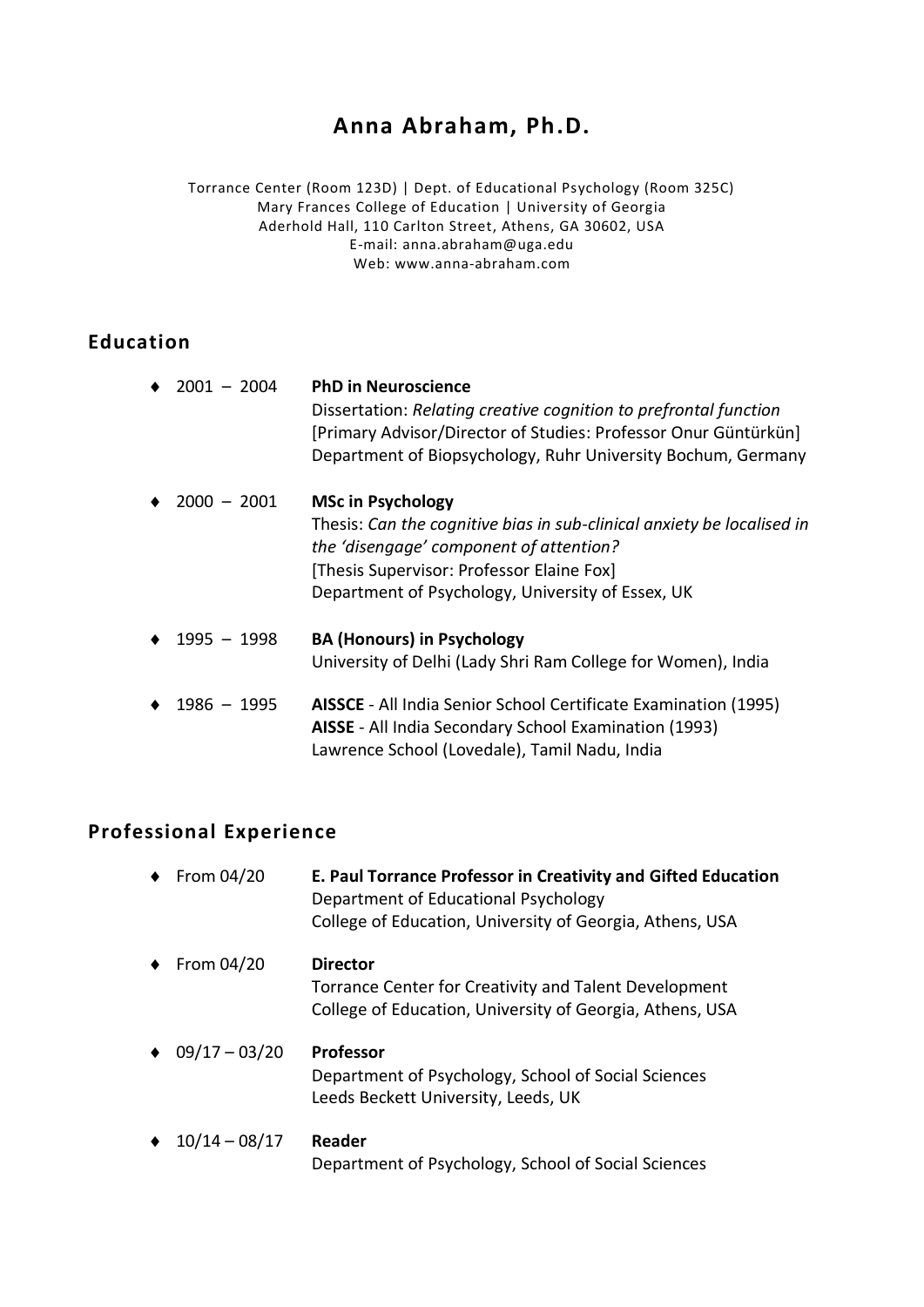Leeds Beckett University, Leeds, UK

| $09/12 - 08/14$ | <b>Associate Professor</b><br>Department of Community Medicine & Behavioural Sciences<br>Faculty of Medicine, Kuwait University, Kuwait        |
|-----------------|------------------------------------------------------------------------------------------------------------------------------------------------|
| $04/11 - 07/12$ | <b>Associate Professor</b><br>Department of General Education<br>American University of the Middle East (AUM), Kuwait                          |
| $08/08 - 03/11$ | Akademische Rätin (Senior Scientific Associate)<br>Justus Liebig University of Giessen, Department of Clinical<br>Psychology, Giessen, Germany |
| $02/06 - 07/08$ | Wissenschaftliche Mitarbeiter (Scientific Associate)<br>Max Planck Institute of Human Cognitive and Brain Sciences<br>Leipzig, Germany         |
| $11/04 - 03/05$ | Wissenschaftliche Mitarbeiter (Scientific Associate)<br>Department of Biopsychology, Ruhr University Bochum<br>Bochum, Germany                 |
| 09/99 - 06/00   | <b>Research Intern</b><br>Department of Community Medicine & Behavioural Sciences<br>Faculty of Medicine, Kuwait University, Kuwait            |

# **Grants, Awards and Fellowships**

| $03/22 - 06/23$ | <b>Research Grant</b><br>2021 UGA Presidential Interdisciplinary Seed Grant Program Award<br>Co-PI: Anna Abraham PI: Aaron Meskin (Funds: USD 145,054)<br>Other co-PIs: David Saltz, Katie Geha, Isabelle Wallace, Rosanna<br>Smith, Penguan Wang, Carolina Salge<br>Title: From AI Ethics to AI Aesthetics: Artificial Intelligence and<br><b>Aesthetic Harm</b> |
|-----------------|-------------------------------------------------------------------------------------------------------------------------------------------------------------------------------------------------------------------------------------------------------------------------------------------------------------------------------------------------------------------|
| 04/14 - 09/15   | <b>Research Grant</b><br>Awarded by the Research Sector, Kuwait University (MC 01/13)<br>Pl:<br>Anna Abraham Co-I: Ali Bourisly (Funds: EUR 10,320)<br>Assessing the impact of short-term novel motor training<br>Title:<br>versus novel cognitive training on creative performance                                                                               |
| 04/11 - 12/12   | <b>Research Grant</b><br>Awarded by the German Research Foundation (DFG) (AB 390/2-2)<br>Anna Abraham<br>(Funds: EUR 77,580)<br>PI:                                                                                                                                                                                                                               |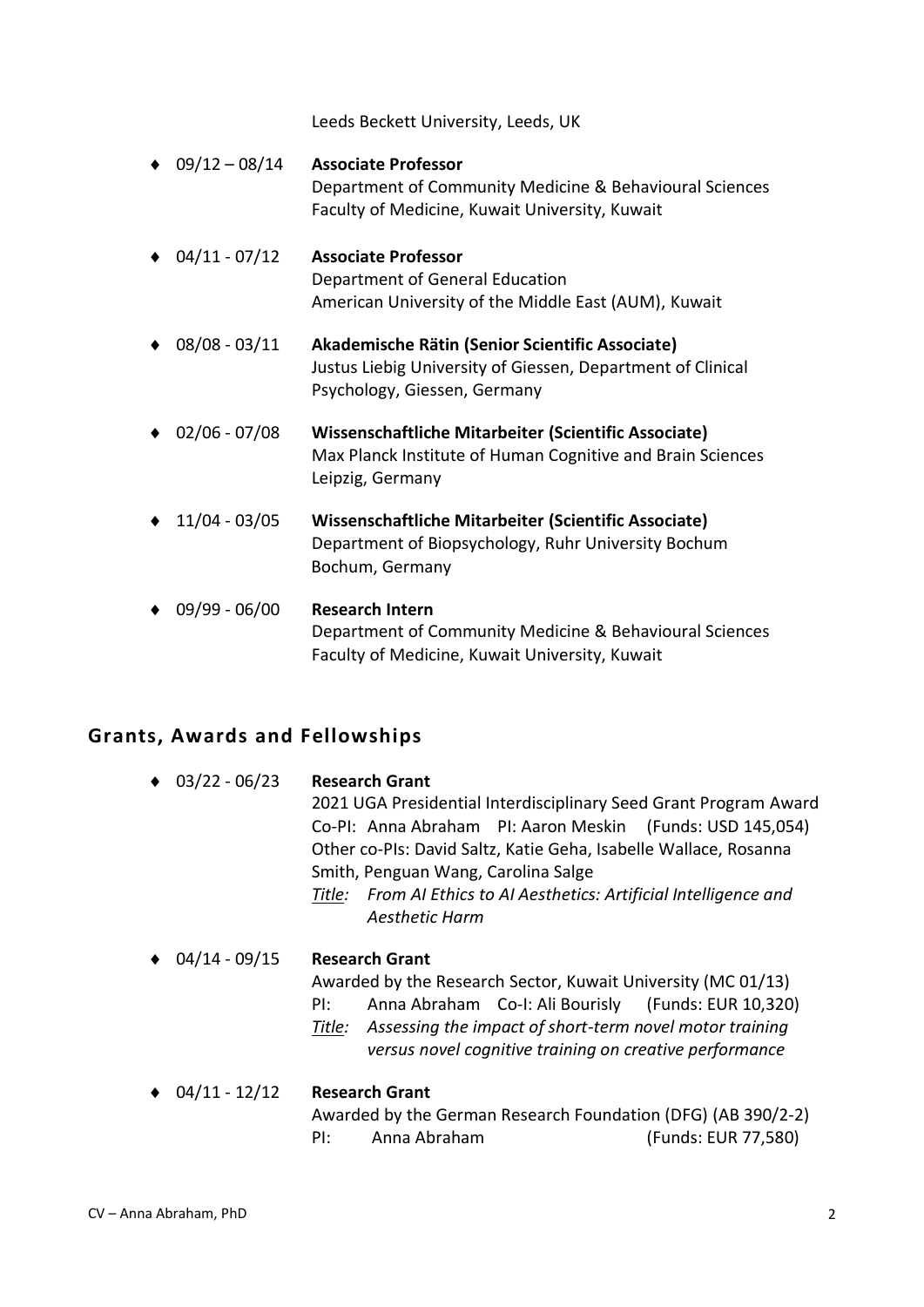|                 | Characterizing the neurocognitive mechanisms underlying<br>Title:<br>individual differences in creative ability                                                                                                                                            |
|-----------------|------------------------------------------------------------------------------------------------------------------------------------------------------------------------------------------------------------------------------------------------------------|
| $04/09 - 12/11$ | <b>Research Grant</b><br>Awarded by the German Research Foundation (DFG) (AB 390/2-1)<br>Anna Abraham<br>PI:<br>(Funds: EUR 167,400)<br>Characterizing the neurocognitive mechanisms underlying<br><u>Title:</u><br>creative thinking                      |
| $02/09 - 03/09$ | <b>Travel Award</b><br>ESF-JSP Frontier Science Conference for Young Researchers: Social<br>Cognitive Neuroscience. Acquefredda di Maratea, Italy                                                                                                          |
| $10/03 - 03/04$ | <b>Research Funds for External Project</b><br>Awarded by International Graduate School of Neuroscience (IGSN)<br>Ruhr University Bochum, Germany<br>PI: Anna Abraham<br>(Funds: EUR 5,000)<br>6-month research project at Fulbourn Hospital, Cambridge, UK |
| $11/01 - 10/04$ | <b>Research Fellowship</b><br>Awarded by International Graduate School of Neuroscience (IGSN)<br>Ruhr University Bochum, Germany<br>3-year PhD research fellowship                                                                                         |

#### **Publications: Books**

- 1. Abraham A [Editor] (2020). *The Cambridge Handbook of the Imagination*. Cambridge University Press. ISBN: 9781108429245.
- 2. Abraham A (2018). *The Neuroscience of Creativity*. Cambridge, UK: Cambridge University Press. ISBN: 9781316629611.
- 3. Abraham A [Editor] (2015). *Madness and Creativity: Yes, No or Maybe?* Lausanne: Frontiers Media. ISBN: 9782889196708. [eBook]

## **Publications: Journal Articles**

- 1. Abraham A (*in press*). How we tell apart fiction from reality. *American Journal of Psychology*.
- 2. Asquith S, Wang X, Quintana D & Abraham A (*in press*). Predictors of creativity in young people: The importance of openness to experience. *Psychology of Aesthetics, Creativity, and the Arts*.
- 3. Abraham A (2022). Creativity or creativities? Why context matters. *Design Studies*, *78*: 101060. [advanced online publication]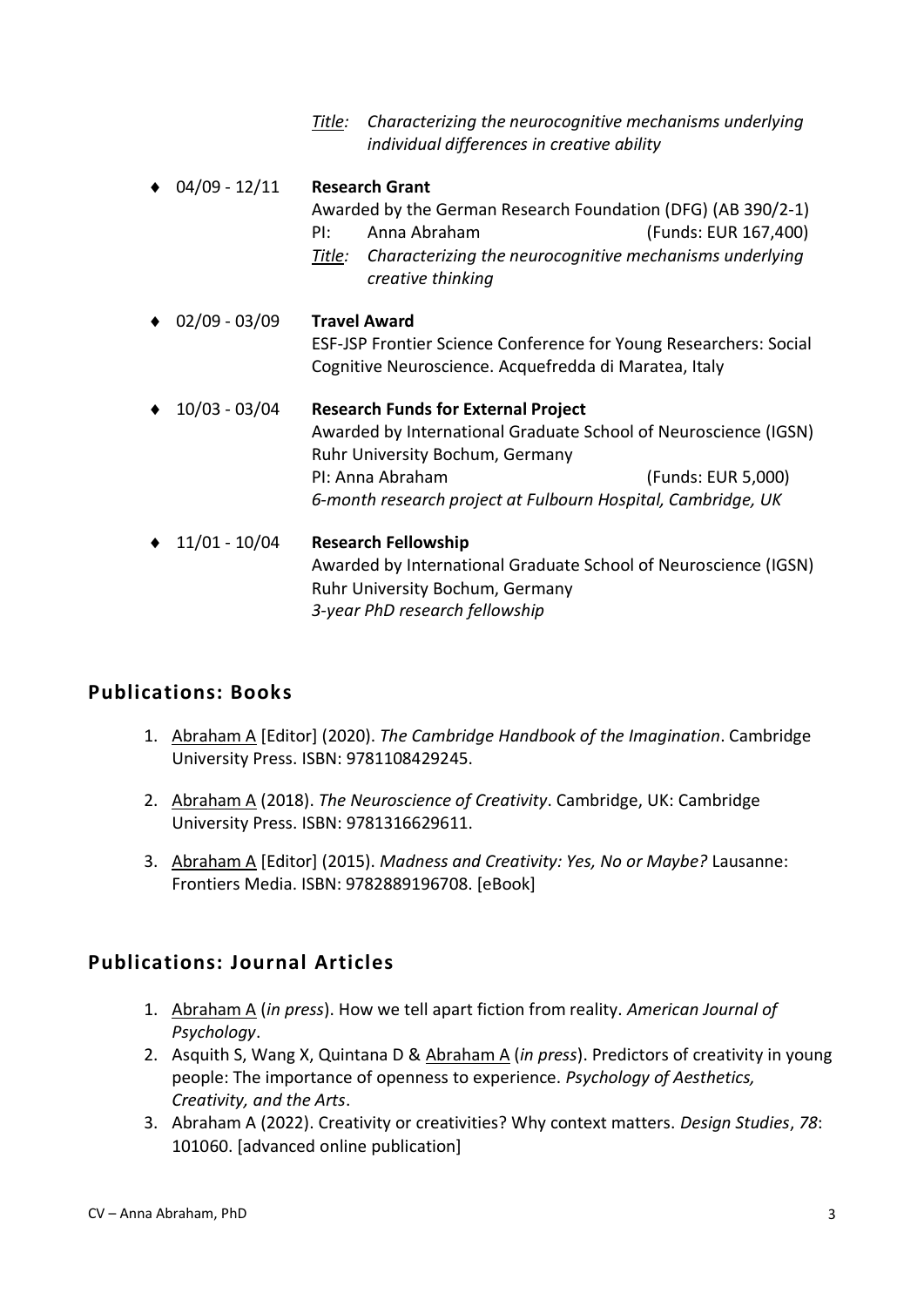- 4. Abraham A, Rutter B & Hermann C (2021). Conceptual expansion via novel metaphor processing: An ERP replication and extension study examining individual differences in creativity. *Brain and Language*, *221*: 105007. [advanced online publication]
- 5. Abraham A (2021). The Problem of Equating Content with Process in the Mythopoetic Model. *Evolutionary Studies in Imaginative Culture*, 5 (2), 33-36.
- 6. Abraham A (2021). The ingredients of the creative mind. *American Journal of Psychology*, *134* (1), 107-110.
- 7. Abraham A (2019). The neuropsychology of creativity. *Current Opinion in Behavioral Sciences*, *27*, 71-76.
- 8. Abraham A, Asquith S, Ahmed H & Bourisly A (2019). Comparing the efficacy of four 10 minute inductions in boosting short-term creativity. *Journal of Cognitive Enhancement*, *3*, 85-93.
- 9. Abraham A (2018). The wandering mind: Where imagination meets consciousness. *Journal of Consciousness Studies*, 25 (11-12), 34-52.
- 10. Abraham A, Rutter B, Bantin T & Hermann C (2018). Creative conceptual expansion: A combined fMRI replication and extension study to examine individual differences in creativity. *Neuropsychologia*, 118, 29-39.
- 11. Abraham A (2016). The imaginative mind. *Human Brain Mapping*. 37, 4197–4211.
- 12. Abraham A (2016). Gender and creativity: An overview of psychological and neuroscientific literature. *Brain Imaging & Behavior*, 10 (2), 609-618.
- 13. Abraham A (2016). Commentary on "Creativity and memory: Effects of an episodicspecificity induction on divergent thinking". *Frontiers in Psychology*. 7, 824: 1-3.
- 14. Ballan H and Abraham A (2016). Multimodal imagery in music: Active ingredients and mechanisms underlying music therapy engagement. *Music and Medicine*, 8(4),170-179.
- 15. Abraham A & Hermann C (2015). Biases in probabilistic category learning in relation to social anxiety. *Frontiers in Psychology*, 6, 1218:1-12.
- 16. Abraham A (2015). Editorial: Madness and Creativity Yes, No or Maybe? *Frontiers in Psychology*, 6, 1055:1-3.
- 17. Abraham A & Bubic A (2015). Semantic memory as the root of imagination*. Frontiers in Psychology*, 6, 325:1-4.
- 18. Bubic A & Abraham A (2014). Neurocognitive bases of future oriented cognition. *Review of Psychology*, *21(1), 3-15*
- 19. Abraham A (2014). Is there an inverted-U relationship between creativity and psychopathology? *Frontiers in Psychology*, 5, 750: 1-2.
- 20. Abraham A (2014). Creative cognition as orchestrated by cognitive control versus semantic processing brain networks. *Frontiers in Human Neuroscience*, 8, 95: 1-4.
- 21. Abraham A, Thybusch K, Pieritz K & Hermann C (2014). Gender differences in creative thinking: Behavioral and fMRI findings. *Brain Imaging & Behavior*, 8 (1), 39-51.
- 22. Stevens S, Peters A, Abraham A & Hermann C (2014). Enhanced avoidance behavior in social anxiety: Evidence from a probabilistic learning task. *Journal of Behavior Therapy and Experimental Psychiatry*, 45, 39-45.
- 23. Abraham A (2013). The world according to me: Personal relevance and the medial prefrontal cortex. *Frontiers in Human Neuroscience*, 7, 341: 1-4.
- 24. Abraham A (2013). The promises and perils of the neuroscience of creativity. *Frontiers in Human Neuroscience*, 7, 246: 1-9.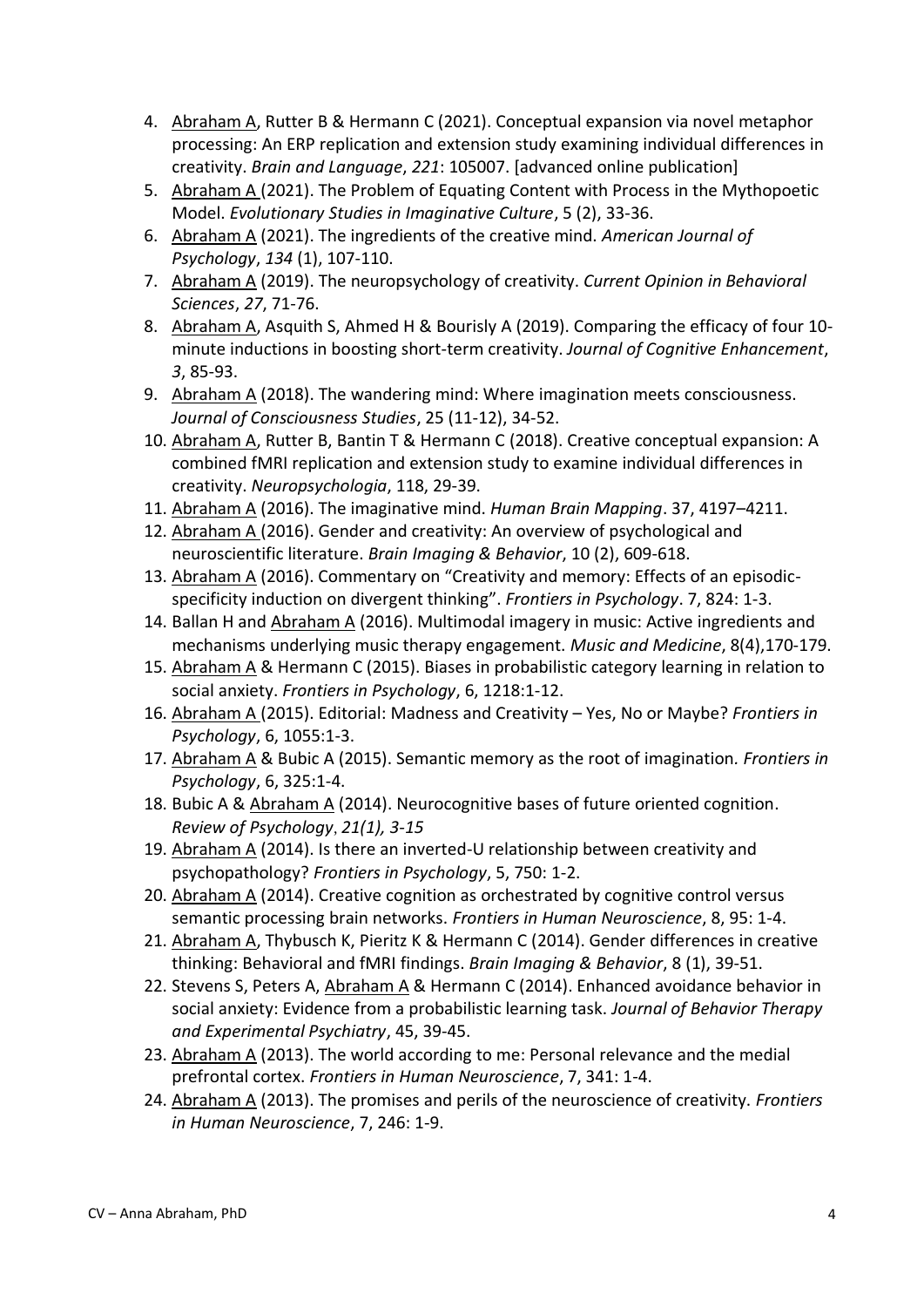- 25. Abraham A, Kaufmann C, Redlich R, Hermann A, Stark R, Stevens S & Hermann C (2013). Self-referential and anxiety-relevant information processing in subclinical social anxiety: An fMRI study. *Brain Imaging and Behavior*, 7 (1), 35-48.
- 26. Kröger S, Rutter B, Hill H, Windmann S, Hermann C & Abraham A (2013). An ERP study of passive creative conceptual expansion using a modified alternate uses task. *Brain Research*, 1527: 189-198.
- 27. Abraham A, Beudt S, Ott DV & von Cramon DY (2012). Creative cognition and the brain: Dissociations between frontal, parieto-temporal and basal ganglia groups. *Brain Research*, 1482, 55-70.
- 28. Abraham A, Pieritz K, Thybusch K, Rutter B, Kröger S, Schweckendiek J, Stark R, Windmann S & Hermann C (2012). Creativity and the brain: Uncovering the neural signature of conceptual expansion. *Neuropsychologia*, 50 (8), 1906-17.
- 29. Kröger S, Rutter B, Stark R, Windmann S, Hermann C & Abraham A (2012). Using a shoe as a plant pot: Neural correlates of passive conceptual expansion. *Brain Research*, 1430, 52-61.
- 30. Rutter B, Kröger S, Hill H, Windmann S, Hermann C & Abraham A (2012). Can clouds dance? Part 2: An ERP investigation of passive conceptual expansion. *Brain and Cognition*, 80 (3), 301-310.
- 31. Rutter B, Kröger S, Stark R, Schweckendiek J, Windmann S, Hermann C & Abraham A (2012). Can clouds dance? A new approach to investigate neural correlates of creativity using unusual metaphors in an fMRI setting. *Brain and Cognition*, 78 (2), 114-122.
- 32. Abraham A, Rakoczy H, Werning M, von Cramon DY & Schubotz RI (2010). Matching mind to world and vice versa: Functional dissociations between belief and desire mental state processing. *Social Neuroscience*, 5 (1), 1-18.
- 33. Abraham A & von Cramon DY (2009) Reality = Relevance? Insights from spontaneous modulations of the brain's default network when telling apart reality from fiction. *PLoS ONE*, 4(3), e4741: 1-9.
- 34. Abraham A, Schubotz RI & von Cramon DY (2008) Thinking about the future versus the past in personal and non-personal contexts. *Brain Research*, 1233, 106-119.
- 35. Abraham A, von Cramon DY & Schubotz RI (2008). Meeting George Bush versus meeting Cinderella: The neural response when telling apart what is real from what is fictional in the context of our reality.*Journal of Cognitive Neuroscience*,20(6),965-976.
- 36. Abraham A, Werning M, Rakoczy H, von Cramon DY & Schubotz RI (2008). Minds, persons, and space: An fMRI investigation into the relational complexity of higher-order intentionality. *Consciousness and Cognition*, 17 (2), 438-450.
- 37. Abraham A & Windmann S (2008). Selective information processing advantages in creative cognition as a function of schizotypy. *Creativity Research Journal*, 20(1), 1-6.
- 38. Abraham A & Windmann S (2007) Creative cognition: The diverse operations and the prospect of applying a cognitive neuroscience perspective. *Methods*, 42 (1), 38-48.
- 39. Abraham A (2007). Can a neural system geared to bring about rapid, predictive and efficient function explain creativity? *Creativity Research Journal*, 19 (1), 19-24.
- 40. Karimi Z, Windmann S, Güntürkün O & Abraham A (2007). Insight problem solving in individuals with high versus low schizotypy. *Journal of Research in Personality*, 41 (7), 473-480.
- 41. Abraham A, Windmann S, McKenna PJ & Güntürkün O (2007). Creative thinking in schizophrenia: The role of executive dysfunction and symptom severity. *Cognitive Neuropsychiatry*, 12 (3), 235-258.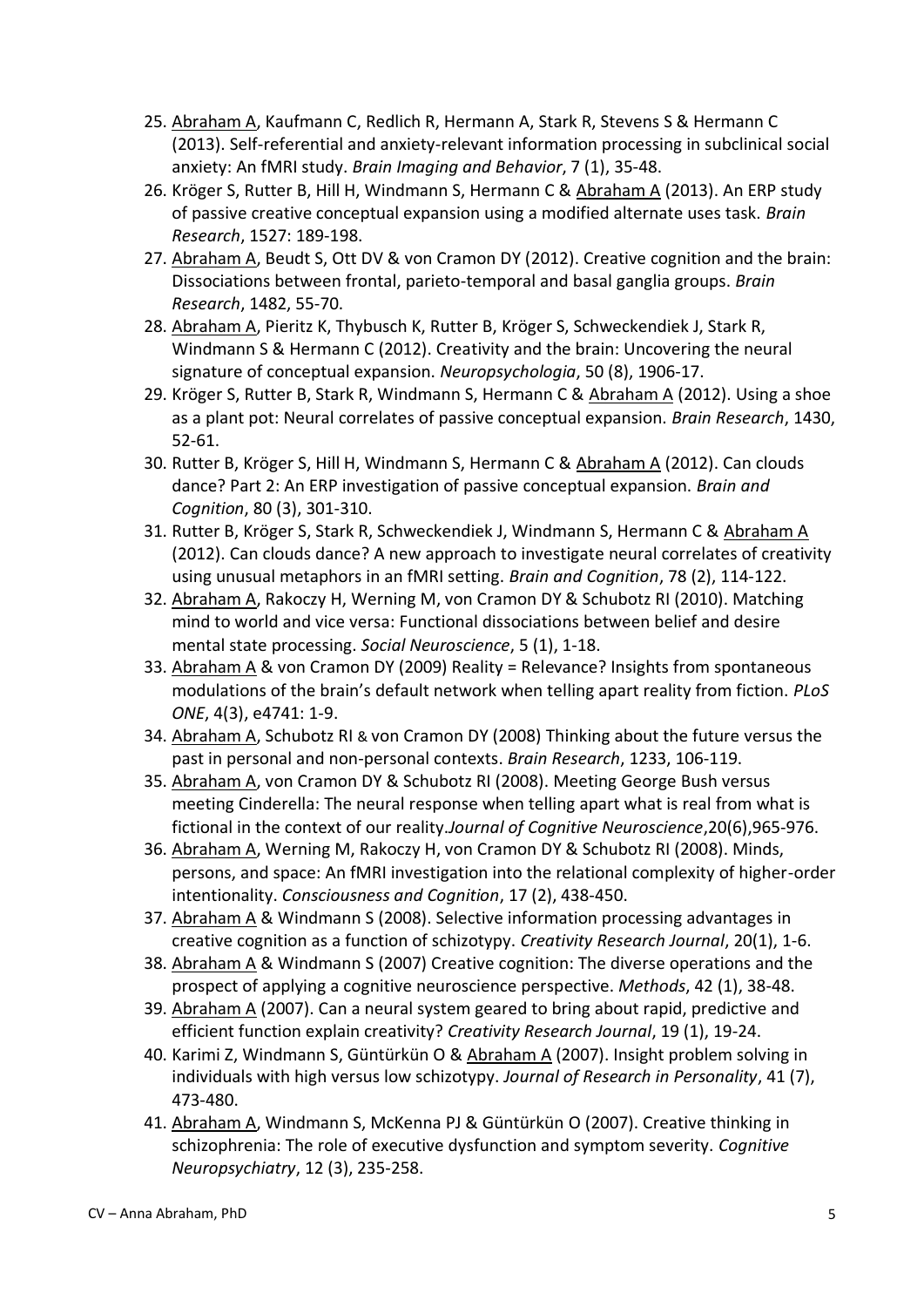- 42. Abraham A, Windmann S, Siefen R., Daum I & Güntürkün O (2006) Creative thinking in attention deficit hyperactivity disorder (ADHD). *Child Neuropsychology*, 12 (2), 111-123.
- 43. Abraham A, Windmann S, Daum I & Güntürkün O (2005) Conceptual expansion and creative imagery as a function of psychoticism. *Consciousness and Cognition*, 14 (3), 520-534.
- 44. Nayak MB, Byrne CA, Martin MK, Abraham AG (2003). Attitudes towards violence against women: A cross-nation study. *Sex Roles*, 49 (7-8), 333-342.

## **Publications: Book Chapters**

- 1. Ahmed H, Pauly-Takacs K & Abraham A (forthcoming). The role of semantic versus episodic memory in creative cognition. In L. J. Ball & F. Vallée-Tourangeau (Eds.) *Routledge International Handbook of Creative Cognition*. London: Routledge.
- 2. Abraham A (2020). Surveying the imagination landscape. In A. Abraham (Ed.) *The Cambridge Handbook of the Imagination* (pp. 1-10). Cambridge University Press.
- 3. Abraham A (2020). The force of the imagination. In A. Abraham (Ed.) *The Cambridge Handbook of the Imagination* (pp. 811-814). Cambridge University Press.
- 4. Abraham A (2018). Creativity and the Social Brain. In V. Glaveanu & I. Lebuda (Eds.) *Re/Searching the Social in Creativity Research: Methods, Studies, and Reflections* (pp. 527-539). Palgrave Macmillan.
- 5. Asquith S, Wang X & Abraham A (2018). The antecedents and outcomes of creative cognition. In A. Harris, P. Thomson & K. Snepvangers (Eds.) *Creativity Partnerships, Policy and Practice in Education* (pp. 215-237). Palgrave Macmillan.
- 6. Abraham A (2018). The forest versus the trees: Creativity, cognition and imagination. In R. E. Jung & O. Vartanian (Eds.) *Cambridge Handbook of the Neuroscience of Creativity* (pp. 195-210). Cambridge University Press.
- 7. Abraham A (2015). How social dynamics shape our understanding of reality. In J. E. Warnick & D. Landis (Eds.) *Handbook of Intercultural Relations Neuroscience* (pp. 243- 256). New York: Springer.
- 8. Abraham A (2014). Neurocognitive mechanisms underlying creative thinking: Indications from studies of mental illness. In J. Kaufmann (Ed.) *Creativity and Mental Illness* (pp. 79-101). Cambridge, UK: Cambridge University Press.
- 9. Abraham A (2012). The neuroscience of creativity: A promising or perilous enterprise? In A. P. Alejandre (Ed.), *Creativity and Cognitive Neuroscience* (pp. 15-24). Madrid: Fundación Tomás Pascual y Pilar Gómez-Cuétera.
- 10. Schubotz R.I. & Abraham A (2008). Ich glaube, dass Du denkst, dass ich hoffe, dass es stimmt. In R. I. Schubotz (Ed.), *Other Minds: Die Gedanken und Gefühle Anderer* (pp. 71- 78). Paderborn, Germany: Mentis. *(Language: German)*

## **Speaker: Lectures, Talks, Seminars and Workshops**

1. *Learning from Fiction - Can engagement with fiction influence our cognitive abilities in everyday life?*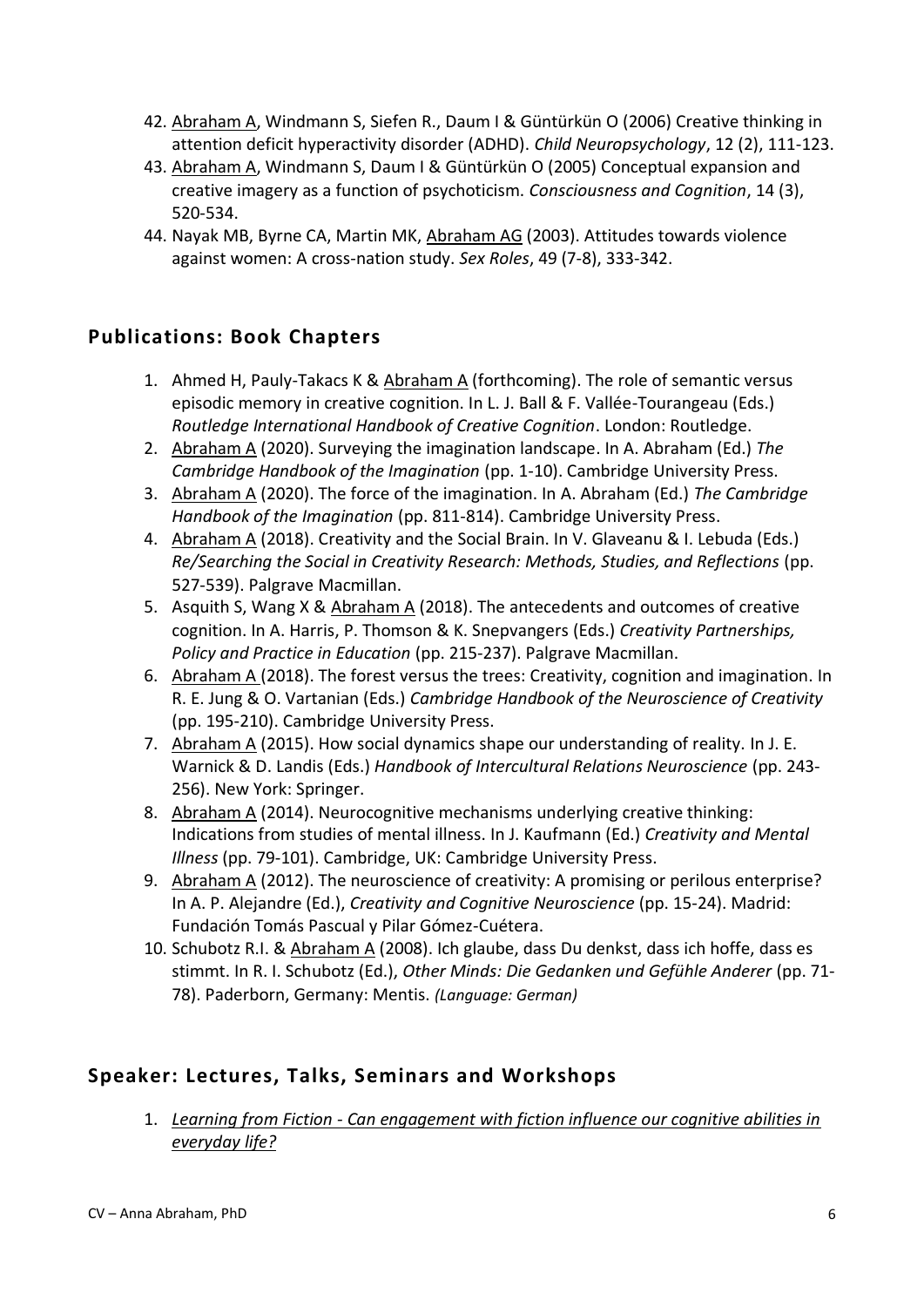Speaker and Discussant at the Art in Conversation seminar series (seminar 20), University of St. Andrews, Scotland, UK (Dec 17, 2021). [online]

- 2. *What's Your Curiosity? – Exploring the psychological ideas of 'Looking-Glass', from perception and identity to the science of creativity* Speaker and Discussant at the V&A 'Alice: Curiouser and Curiouser' - Friday Forum Symposium. Part of the Victoria & Albert Museum celebration of the 150th anniversary of the publication of 'Through the Looking-Glass', and 'What Alice Found There' (Nov 5, 2021). [online]
- 3. *AI, Ethics, and Aesthetics* Panel Discussant at the Round Table Discussion in the Athenaeum, Lamar Dodd School of Art, University of Georgia, Athens, USA (Oct 20, 2021).
- 4. *The Neuroscience of Creativity in a Nutshell* Guest Speaker at the General Body Meeting for the Undergraduate Neuroscience Organization. University of Georgia, Athens, USA (Oct 19, 2021). [online]
- 5. *Creativity in Science: What Educators Need To Know* Guest Lecture for ESCI 7040E course: Strategies for Middle and Secondary School Science Teachers. Department of Mathematics, Science, and Social Studies Education, University of Georgia, Athens, USA (Oct 18, 2021). [online]
- 6. *The Guardian Masterclasses: A Neuroscientist's Guide to Being More Creative* Instructor of 2½ hour online workshop. Part of The Guardian's 2021 autumn programme of digital masterclasses (Oct 11, 2021). [online]
- 7. *The Neuroscience of Creativity in a Nutshell* Speaker at the Frontiers in Neuroscience series, Neuroscience Graduate Program, Emory University, GA, US (Sep 24, 2021). [online]
- 8. *Creativity: The Case for Disease-Resistant Capacities of the Human Brain* Annual Convention of the American Psychological Association (APA 2021): Division 40 (Society for Clinical Neuropsychology) Symposium on 'Creativity and the Brain: Current Perspectives from Neuropsychology, Neuroscience, & the Arts.' (Aug 13, 2021). [online]
- 9. *The Humanizing Power of the Arts: Building Back Smarter* Panel Discussant in the Focus Group session for the Salzburg Global Seminar (Jun 22, 2021). [online]
- 10. *The Benefits of Engaging Your Creative Drive* Care/Of workshop with P & G, Canada (Jun 11, 2021). [online]
- 11. *The Importance of the 'Collective' - Science, Consciousness and Design*  Panel Discussant in the feature session for the Imagination Infrastructuring (Organizer: The National Lottery Community Fund, UK) (Jun 10, 2021). [online]
- 12. *Creativity and the Imagination in Learning* Webinar, CREATE Centre, Sydney School of Education and Social Work, University of Sydney, Australia (May 13, 2021). [online]
- 13. *Adopting a neuroscientific perspective in the study of creativity* Edinburgh Psychology Keynote Talk, Department of Psychology, University of Edinburgh, Scotland, UK (May 12, 2021). [online]
- 14. *What matters for STEM creativity: Insights from Psychology & Neuroscience* Distinguished Speaker Forum, Engineering Education Transformations Institute (EETI), University of Georgia, Athens GA, USA (Apr 27, 2021). [online]
- 15. *The neurocognitive mechanisms underlying creative conceptual expansion*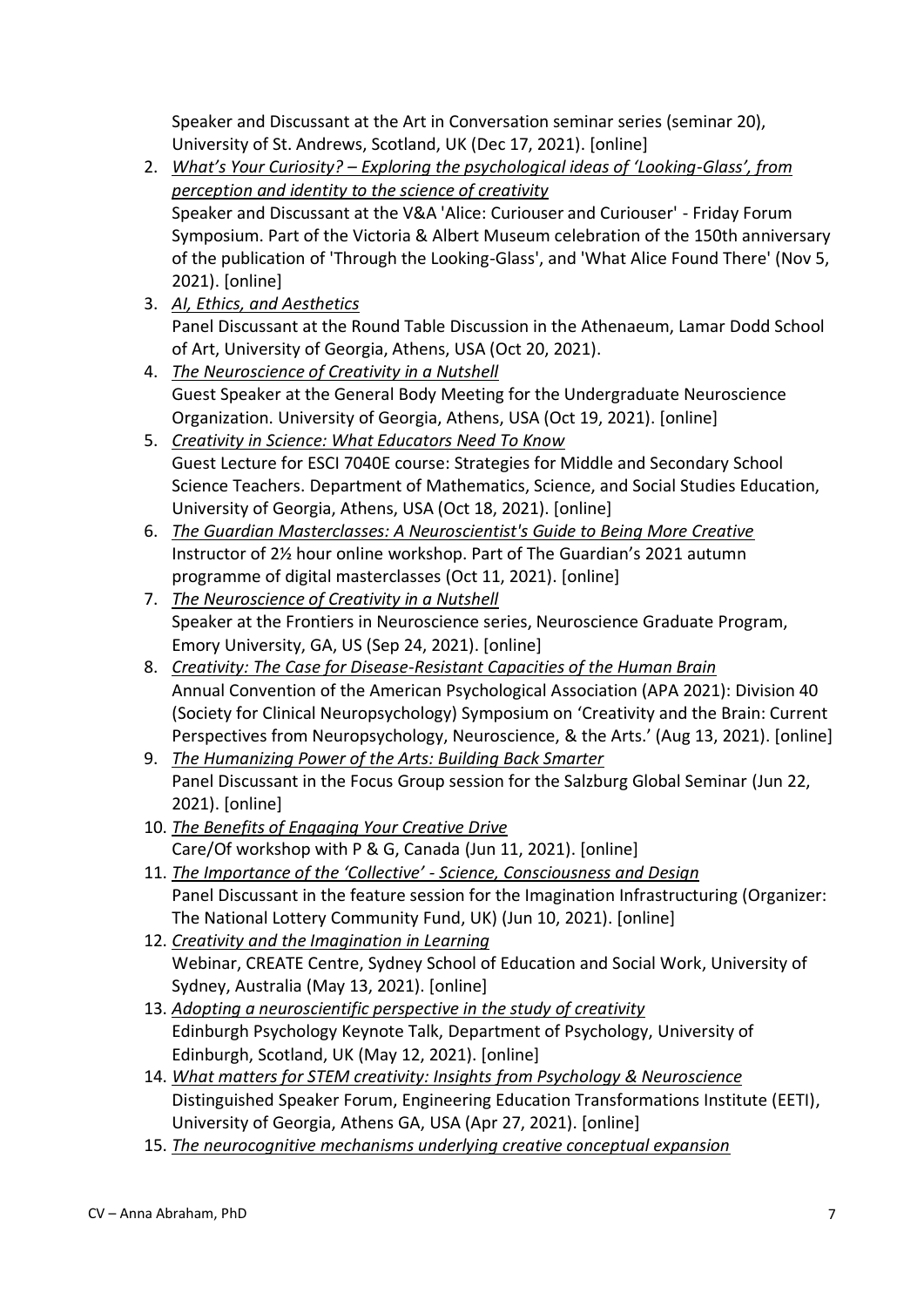Guest Lecture, 'Creativity Up Close' course, Rice University, Shepherd School of Music, Houston TX, USA (Mar 2, 2021). [online]

- 16. *The Guardian Masterclasses: A Neuroscientist's Guide to Being More Creative* Instructor of 2½ hour online workshop. Part of The Guardian's 2020 autumn programme of digital masterclasses (upcoming: Feb 19, 2021).
- 17. *The Creative Brain* Seminar for the First Cognition Academy 2021 of the Max Planck School of Cognition (Jan 13, 2021). [online]
- 18. *How do we Tell Reality from Fiction* Talk for the Athens Chautauqua Society (Dec 14, 2020). [online]
- 19. *The Guardian Masterclasses: A Neuroscientist's Guide to Being More Creative* Instructor of 2½ hour online workshop. Part of The Guardian's 2020 autumn programme of digital masterclasses (Oct 24, 2020).
- 20. *The Nature of Creativity*

Talk for the 'Automation and Creativity: Practice, Aesthetics and Reception of the Digital in Music and Literature' conference at the Technische Universität Braunschweig, Germany (Oct 7-10, 2020). [online]

21. *Understanding the True Nature of Creative Neurocognition by Adopting Multiple Methodologies*

Talk for the 'Neuroscience of creativity: Individual difference and brain dynamics' workshop. 43<sup>rd</sup> Annual Meeting of the Japanese Neuroscience Society, Kobe, Japan (Jul 29-Aug 2, 2020). [online]

- 22. *Creative Imagination Workshop* School of Events, Tourism and Hospitality Management, Leeds Beckett University, UK (Jan 22, 2020).
- 23. *The World in My Mind*

Keynote Lecture, "Does Fiction Change the World?" Founding Conference of the International Society for Fiction and Fictionality Studies (ISFFS), Paris, France (Nov 29, 2019).

24. *The Whys and Hows of the Neuroscience of Creativity*

Guest Lecture, Research Skills invited Speaker Series, MSc in Music Mind and the Brain & MSc in Psychology of Aesthetics, Neuroscience and Creativity, Goldsmiths, University of London, UK (Nov 21, 2019).

- 25. *Understanding the Creative Mind: A Neuroscientific Perspective* INSIDE OUT Lecture Series, Leeds School of Art, Leeds Beckett University, UK (Oct 30, 2019).
- 26. *A Neurophilosophical Approach to the Imagination* Exploring the Mind's Eye: Philosophical and Scientific Perspectives on Imagination conference, Bilkent University, Ankara, Turkey (Oct 26, 2019).
- 27. *Nurturing the Imagination* Keynote Speaker, Empathy & Kindness at the Heart of Learning conference, Université Paris-Est Créteil, France (Oct 17, 2019).
- 28. *Cracking Creativity* Keynote Session, ICONIQ Ideas conference, Napa Valley, USA (Sep 10, 2019).
- 29. *Beyond Belief: Faith and the Imagination* Panel Discussant, Hay-On-Wye Festival, UK (May 28, 2019). Edited version broadcast on BBC Radio 4 (Jul 15, 2019).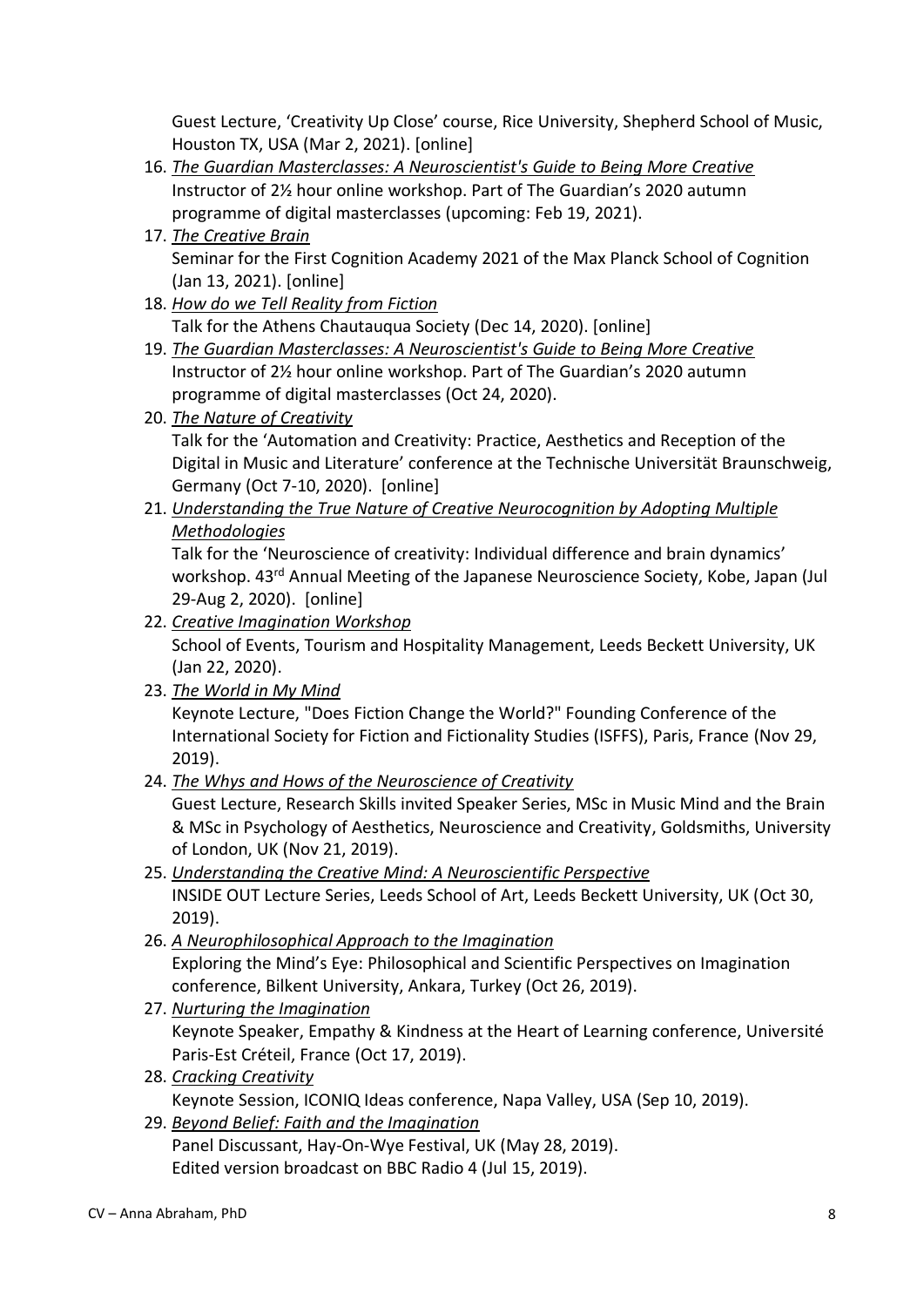- 30. *Neuroscience & Creativity: Insights from Unnatural Bedfellows* Zangwill Club Seminar, University of Cambridge, UK (May 24, 2019).
- 31. *The Truth about Creativity* Public talk at the Leeds International Festival, Leeds, UK (May 7, 2019).
- 32. *Telling Reality from Fiction: A Neurocognitive Perspective* Research seminar at the School of Psychological and Social Sciences, York St John University, York, UK (Apr 3, 2019).
- 33. *Myths & Truths of the Creative Brain* Mad Hatter, Grey Matter Festival, Edinburgh, UK (Mar 14, 2019).
- 34. *Understanding the Creative Brain* 111th Annual Meeting of the Southern Society of Psychology and Philosophy (SSPP) Cincinnati, Ohio, USA (Mar 7-9, 2019).
- 35. *The Imaginative Mind: A Neurophilosophical Approach* Research Colloquium at the Department of Comparative Psychology, Heinrich Heine University, Duesseldorf, Germany (Nov 16, 2018).
- 36. *Examining the Brain Basis of Creativity* Research Seminar at the Webster Center for Creativity and Innovation (WCCI), Webster University, Geneva, Switzerland (Nov 8, 2018).
- 37. *The Creative Brain* Open Source Festival Congress, Duesseldorf, Germany (Jul 13, 2018).
- 38. *Touched with Fire: Genius or Madness* Panel Discussant at the Bradford Literature Festival (Jul 8, 2018).
- 39. *The Whys and Hows of Studying the Creative Brain* Keynote Lecture at the Eighth International Conference on Design Computing & Cognition. Politecnico di Milano, Lecco Campus on Lake Como, Italy (Jul 2, 2018).
- 40. *A Neurophilosophical Approach to the Imagination* Symposium on 'Imagination: Diverse Approaches & Perspective' at the Centre for Psychological Research, Leeds Beckett University, UK (Mar 16, 2018).
- 41. *The Neuroscience of Creativity* Conference on 'Construing Creativity: From Theory to Practice' at Goldsmiths, University of London, UK (Nov 7, 2017).
- 42. *Reality vs. Fiction: A Neurocognitive Perspective* Seminar Series at the Centre for Aesthetics, Department of Philosophy, University of Leeds, UK (Oct 12, 2017).
- 43. *The Creative Brain* Satellite symposium on the 'Edges of Neuroscience' at the Federation of European Neuroscience Societies (FENS) Regional Meeting, Pécs, Hungary (Sep 19, 2017).
- 44. *The Neuroscience of Creative Cognition* Research Colloquium at Institute of Training and Computer Science in Sport, German Sport University Cologne, Germany (Sep 5, 2017).
- 45. *The Brain on Imagination* Symposium on 'The Imaginative Brain: Mind to World and Back' at the American Psychological Association (APA) Annual Convention, Washington DC, USA (Aug 3, 2017).
- 46. *How the Brain Tells Reality from Fiction: A Neurocognitive Perspective* Neubauer Collegium for Culture and Society's 'Fact and Fiction: Creation, Forms, Boundaries Symposium' at the University of Chicago, USA (May 19, 2017).
- 47. *Imagination: Perspectives from Psychology & Neuroscience*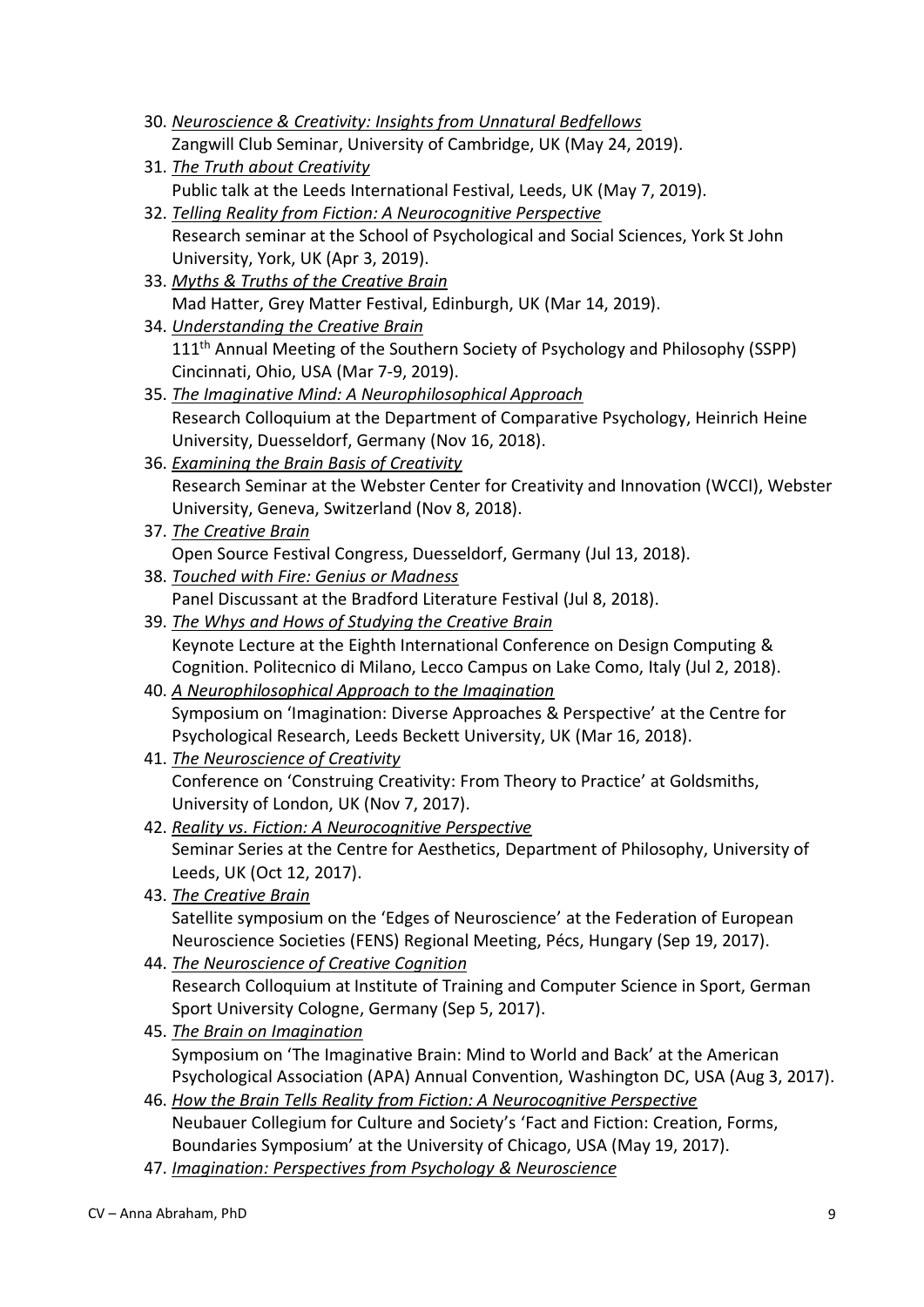Newcastle Law School's 'Imagination and Legal Practice Workshop' at Newcastle University, UK (May 10, 2017).

- 48. *The Brain Basis of Creative Conceptual Expansion* Symposium on 'Neuroscience of Creativity' at the Annual Convention of the American Psychological Association (APA), Denver Colorado, USA (Aug 5, 2016).
- 49. *Imagination in relation to memory and beyond* Symposium on 'Future Thinking' at the International Conference on Memory (ICOM), Budapest, Hungary (Jul 20, 2016).
- 50. *Science & Creativity*

Workshop for ENCODS 2016: European Neuroscience Conference for Doctoral Students, HelsingØr, Denmark (Jun 30, 2016).

- 51. *The Science of Creativity and Creativity for Science*  Workshop for doctoral Students at the Vienna Biocenter, Austria (May 20, 2016).
- 52. *The Brain on Imagination* CogNovo workshop on 'The Neural Basis for Creativity', University of Plymouth, UK (Apr 28, 2016).
- 53. *The Cognitive Neuroscience of Creativity* School of Psychology Research Seminar, University of Nottingham, UK (Feb 3, 2016).
- 54. *Neuroscience and Creativity* Glimpses 2015 annual event on 'Creativity and Human Potential' organized by the Red Bull High Performance Think Tank in Los Angeles, USA (Nov 7, 2015).
- 55. *The Neuroscience of Creative Cognition* Creativity Cluster workshop on 'Form-making, Thinking, and the Creative Process' at Keble College, University of Oxford, UK (Jun 20, 2015).
- 56. *Bringing together all the strands of the imagination* Symposium on 'The Imaginative Brain' at the 27th Annual Convention of the Association for Psychological Science (APS), New York City, USA (May 23, 2015).
- 57. *Creative Conceptual Expansion: Behavioural & Brain Function* ILLUME multi-disciplinary research centre, University of Surrey, UK (Mar 24, 2015).
- 58. *Gender Differences in Creativity* Invited Faculty Seminar at the Health Sciences Center (HSC), Kuwait University, Kuwait (Feb 18, 2014).
- 59. *Unravelling the diverse processes involved in creativity: Insights from neuroscience* Symposium on 'Creativity: A Neurocognitive Approach' at the 25th Annual Convention of the Association for Psychological Science (APS), Washington DC, USA (May 24, 2013).
- 60. *A Neuroimaging Perspective on How Personal Relevance Shapes our Reality* Preconference symposium organized by the Association for Psychological Science (APS) on the 'Cognitive Neuroscience of Personality Dynamics' at the 16th European Conference on Personality, Trieste, Italy (July 10, 2012).
- 61. *The Neuroscience of Creativity: Promising or Perilous?* Summer School on 'Cognitive Neuroscience & Creativity' at the UCM-IISCIII Center for Human Evolution & Behavior, Complutense University of Madrid, Spain (Sep 19, 2011).
- 62. *Creativity and the Brain* Public Lecture at the Department of Community Medicine and Behavioural Sciences, Faculty of Medicine, Kuwait University, Kuwait (Dec 28, 2010).
- 63. *Creative Cognition and the Brain*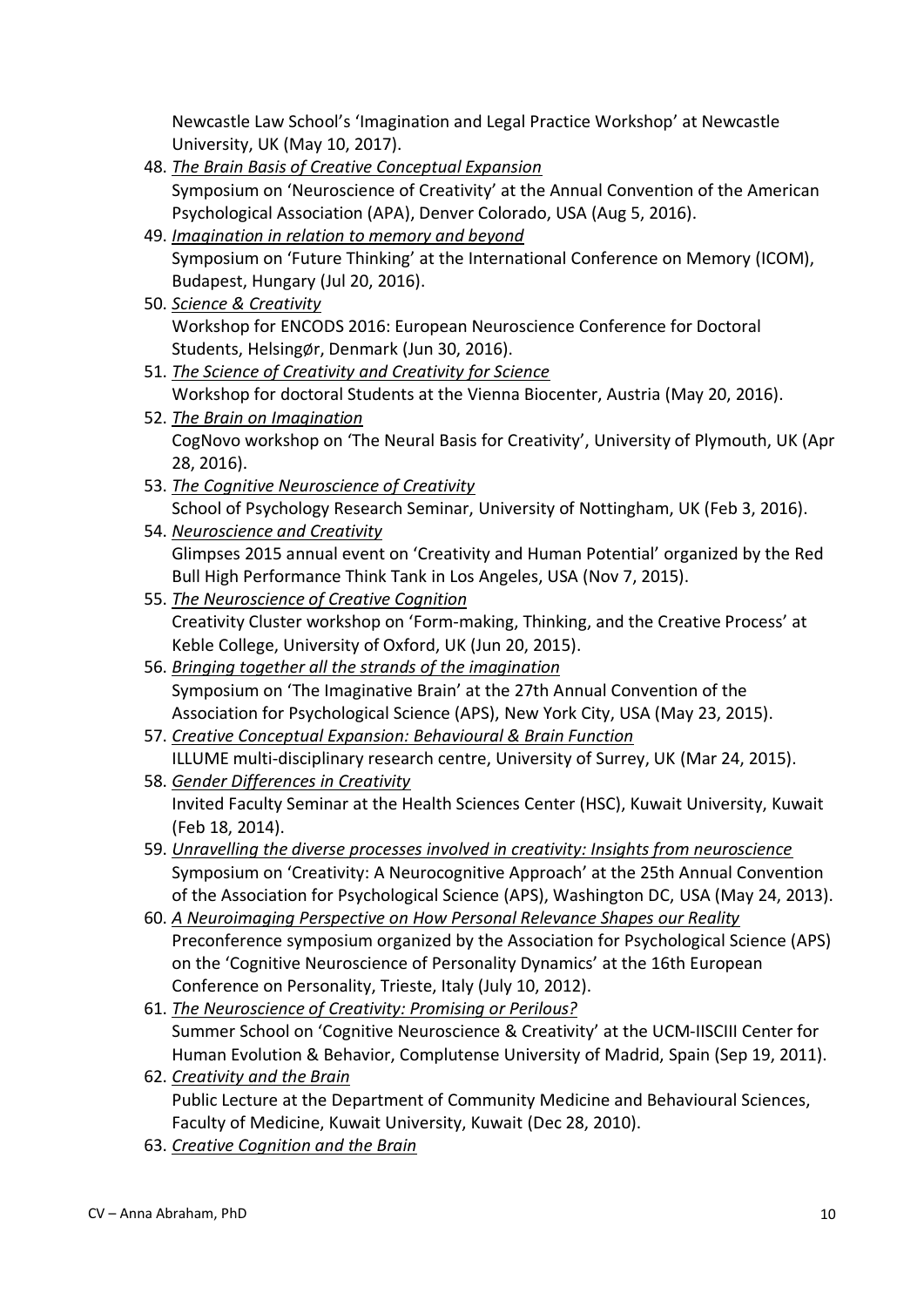Research Colloquium at the Department of General Psychology, University of Frankfurt, Germany (Oct 27, 2010).

- 64. *How do we distinguish between reality and fiction?* Research Colloquium at the Department of Biopsychology, Ruhr University Bochum, Germany (May 18, 2009).
- 65. *Realität gegen Fantasie: Wie unterscheiden wir?* Research Colloquium -'Giessener Abendgespräche: Kognition & Gehirn', Department of General Psychology, Justus Liebig University Giessen, Germany (May 06, 2009).
- 66. *The Neuropsychology of Creative Cognition* Symposium on 'The neural basis of creative thought' at the Annual Convention of the Association for Psychological Science (APS), Chicago, USA (May 25, 2008).
- 67. *Ich glaube, daß Du denkst, daß ich hoffe, daß es stimmt* Summer Workshop on 'Other Minds - Perspektiven, Einblicke, Fragen' at the University of Magdeburg, Germany (with Schubotz RI; Jun 12, 2007).
- 68. *Intentionality: The Neural Signature Associated With Understanding Other Minds* Erxleben Colloquium at the Department of Psychology (Winter Semester 06/07), University of Magdeburg, Germany (Nov 29, 2006).
- 69. *What is Creative Cognition?*  Templeton Seminar Series, Institute of Cognition and Culture, Queens University Belfast, UK (Nov 25, 2005).

## **Publications: Conference Posters**

- 1. Asquith S, Wang X & Abraham A (2019, June 19). *The benefits of creativity for wellbeing: Informing and engaging children and young people* [Presentation for idea incubator]. Webster Creativity Week, Webster University, Geneva, Switzerland.
- 2. Asquith S, Wang X & Abraham A (2019, May 22). *The relationship between creativity and wellbeing in young people.* UK Creativity Researchers' 2019 Conference, University of Central Lancashire, Preston, UK.
- 3. Asquith S, Wang X & Abraham A (2018, May 22). *Differences in environmental and individual predictors of creativity in three cohorts of young people*. UK Creativity Researchers' Conference, Canterbury Christ Church University, Canterbury, UK.
- 4. Asquith S, Wang X & Abraham A (2017, May 17). *Creativity & wellbeing in young people: Study design & preliminary results from cohort 3*. Psychology of Creativity: Building Impact, Skills, and Collaborations, Edinburgh Napier University, Edinburgh, UK.
- 5. Ahmed H, Pauly-Takacs K & Abraham A (2017, May 17). *Episodic memory, semantic memory and creativity: Effects of memory induction on creative thinking in younger and older adults.* Psychology of Creativity: Building Impact, Skills, & Collaborations, Edinburgh Napier University, UK.
- 6. Abraham A (2015, Apr 08-10). *Creative conceptual expansion: An ERP study comparing high and low creative groups.* Experimental Psychology Society Meeting, Leeds, UK.
- 7. Abraham A (2014, May 28-Jun 02). *An ERP study of individual differences in creative conceptual expansion*. 79th Cold Spring Harbor Symposium on Quantitative Biology: Cognition, Long Island, USA.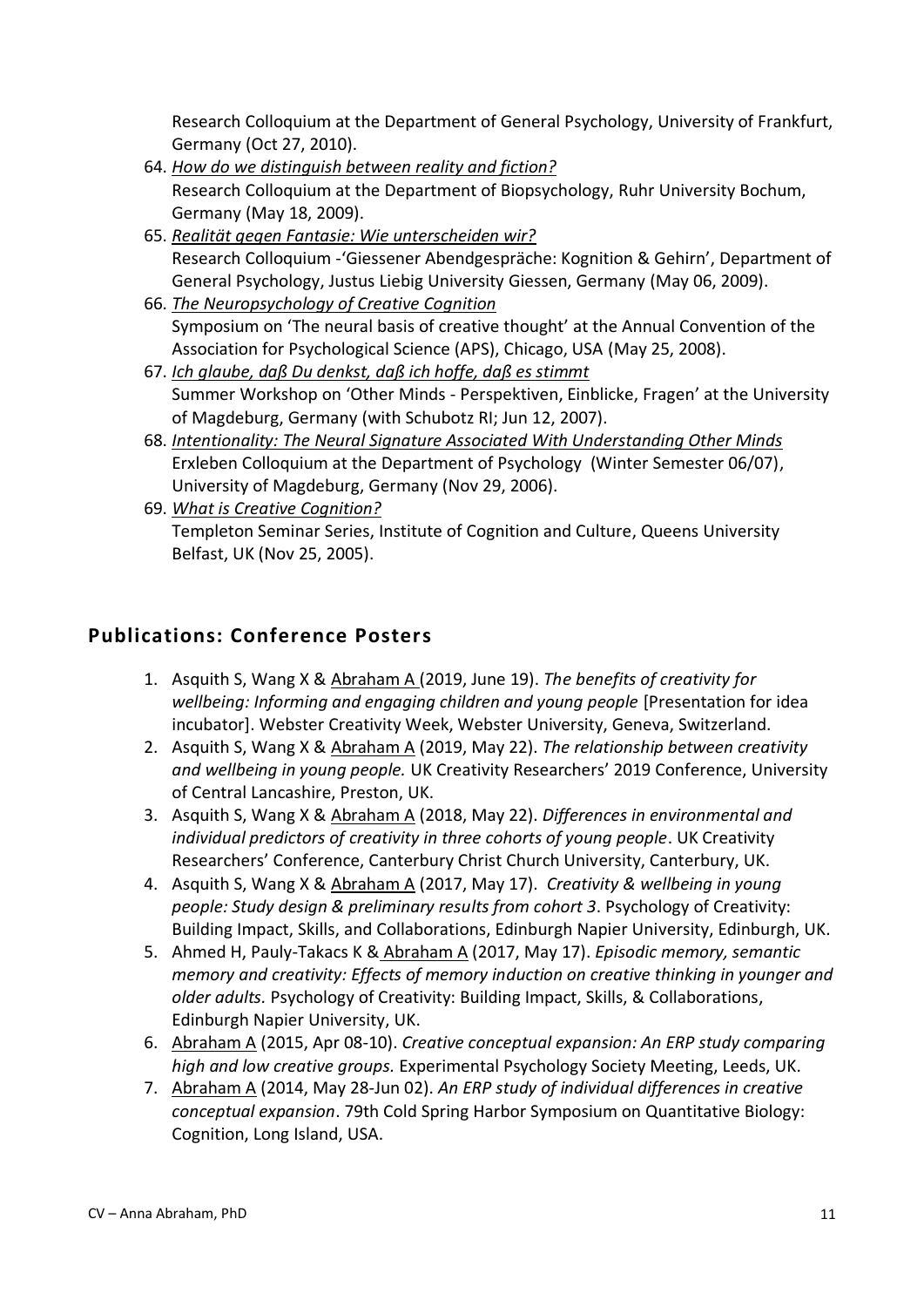- 8. Abraham A (2013, May 23-26). *Behavioral and neuroimaging evidence for gender differences in creative thinking*. 25th Annual Convention of the Association for Psychological Science (APS), Washington DC, USA.
- 9. Rutter B, Bantin T, Kröger S, & Abraham A (2012, Oct 13-17). *Differences in ERP components between high and low creative individuals.* Neuroscience 2012: 42nd Annual Meeting of the Society for Neuroscience (SFN), New Orleans, USA.
- 10. Bantin T, Rutter B, Kröger S, & Abraham A (2012, Oct 13-17). *The neural correlates of conceptual expansion during creative thinking.* Neuroscience 2012: 42nd Annual Meeting of the Society for Neuroscience (SFN), New Orleans, USA.
- 11. Abraham A, Kaufmann C, Redlich R, Stevens S, Hermann C (2012, Sep 13-17). *Self‐referential socially and non‐socially relevant threat information processing in high socially anxious individuals: An fMRI study*. 52nd Annual Meeting of the Society for Psychophysiological Research (SPR), New Orleans, USA.
- 12. Rutter B, Bantin T, Kröger S, Hermann C & Abraham A (2011, Sep 26-29). *The neural correlates of conceptual expansion in creative cognition: Evidence from fMRI and ERP studies.* Autumn School of Cognitive Neuroscience, University of Oxford, UK.
- 13. Rutter B, Kröger S, Hill H, Stark R, Hermann C & Abraham A (2011, May 26-29). *How novel metaphors can elucidate the underlying mechanisms of creativity: Evidence from fMRI and ERP studies.* 23rd Annual Convention of the Association for Psychological Science (APS), Washington DC, USA.
- 14. Kröger S, Rutter B, Hermann C, Windmann S, Hill H & Abraham A (2011, Mar 13-16). *Neural correlates of conceptual expansion in the context of creativity.* 53. Tagung experimentell arbeitender Psychologen (TeaP), Halle (Saale), Germany.
- 15. Rutter B, Kröger S, Schweckendiek J, Hill H, Windmann S, Hermann C & Abraham A (2011, Mar 13-16). *Uncovering creativity: A novel approach to investigate neural correlates of conceptual expansion using fMRI and ERP.* 53. Tagung experimentell arbeitender Psychologen (TeaP), Halle (Saale), Germany.
- 16. Kröger S, Rutter B, Hermann C, Windmann S & Abraham A (2010, Jun 6-10). *Neural correlates of creativity: An fMRI study using a modified alternate uses task.* 16th Annual Meeting of the Organization for Human Brain Mapping, Barcelona, Spain.
- 17. Rutter B, Kröger S, Hermann C, Windmann S, & Abraham A (2010, Jun 6-10). *Neural correlates of creativity: An fMRI study using novel and unusual metaphors.* 16th Annual Meeting of the Organization for Human Brain Mapping, Barcelona, Spain.
- 18. Abraham A, & von Cramon DY (2009, Feb 27-Mar 3). *Does personal relevance underlie our ability to tell apart reality from fiction?* ESF-JSP Frontier Science Conference for Young Researchers: Social Cognitive Neuroscience. Acquefredda di Maratea, Italy.
- 19. Abraham A, von Cramon DY & Schubotz RI (2008, Apr 12-15). *The neural response when telling apart reality from fiction.* Annual Meeting of the Cognitive Neuroscience Society (CNS) in San Francisco, USA.
- 20. Abraham A, Werning M, Rakoczy H, von Cramon DY & Schubotz RI (2007, May 5-8). *Intentionality and the brain: Unravelling the theory-of-mind network.* Annual Meeting of the Cognitive Neuroscience Society (CNS) in New York, USA.
- 21. Abraham A, Windmann S, Siefen R, Daum I & Güntürkün O (2004, Oct 6-9). *Creative cognition and development: A comparison of adolescents with ADHD, conduct disorder*  and an unaffected control group. "Human Brain Modelling and Remodelling" Conference in Santa Lucia in Rome, Italy.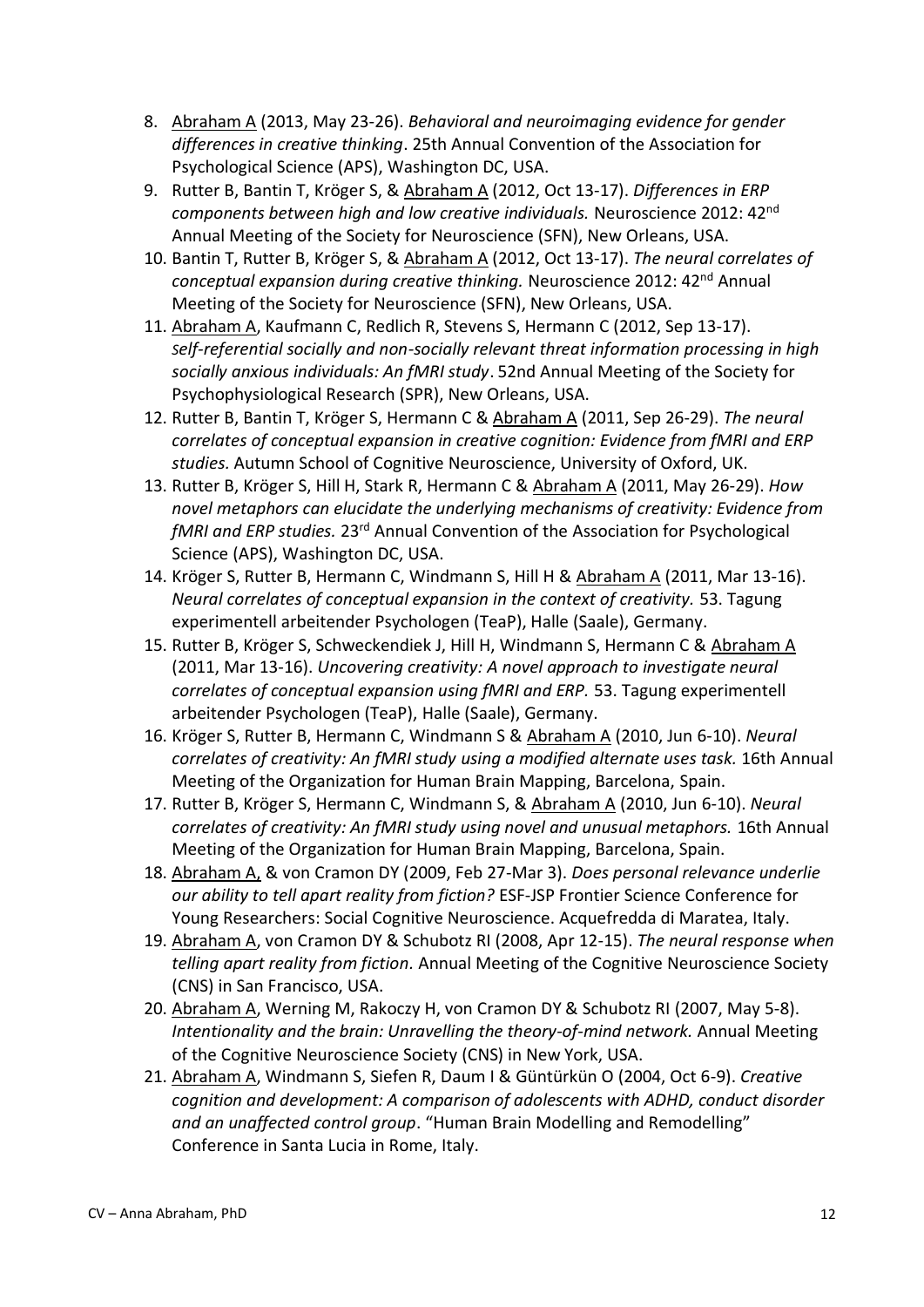- 22. Abraham A, Güntürkün O & Daum I (2003, Sep 17-20). *The link between creative thinking and psychoticism: Conceptual expansion as a function of reduced top-down control in psychoticism*. 35th Annual General Meeting of the European Brain and Behaviour Society (EBBS) in Barcelona, Spain.
- 23. Abraham A, Güntürkün O & Daum I (2003, Jul 10-15). *Creative thinking and*  psychoticism. 6<sup>th</sup> IBRO world Congress of Neuroscience in Prague, Czech Republic.

## **Organisational Experience in Conferences/Journals**

- Chair: Symposium: *Everyday Creativity: A Community Conversation* Torrance Center, University of Georgia (Nov 12, 2021)
- Chair: Public Engagement Conference: *2021 Torrance Festival of Ideas* Torrance Center, University of Georgia (online: Apr 23-25, 2021)
- Chair: Conference '*Rhythm, Synchrony & Flow in the Context of Illness & Health'* Centre for Psychological Research, Leeds Beckett University (Apr 17, 2019)
- Chair: Symposium '*Imagination: Diverse Approaches & Perspectives'* Centre for Psychological Research, Leeds Beckett University (Mar 16, 2018)
- Chair: Symposium '*The Imaginative Brain: Mind to World & Back*' 125th Annual Convention of the American Psychological Association (APA) Washington DC, USA (Aug 3-6, 2017)
- Chair: Conference on '*Creativity: A Multidimensional Approach*' Centre for Applied Social Research, Leeds Beckett University (Jun 16, 2016)
- Chair: Symposium on '*The Imaginative Brain*' 27th Annual Convention of the Association for Psychological Science (APS) New York City, USA (May 21-24, 2015)
- Host: Special Research Topic: '*Creativity and Madness: Yes, No or Maybe?*' Frontiers in Psychology: Psychopathology (Sep 2013-Jan 2015)
- Member: Scientific Committee of the International Psychological Applications Conference &Trends (InPACT), Porto, Portugal (Apr 4-6, 2014)
- Chair: Symposium on '*Creativity: A Neurocognitive Approach*' 25th Annual Convention of the Association for Psychological Science (APS) Washington DC, USA (May 23-26, 2013)
- ◆ Program Committee: 9<sup>th</sup> ACM Conference on Creativity & Cognition in Sydney, Australia (Jun 17-20, 2013)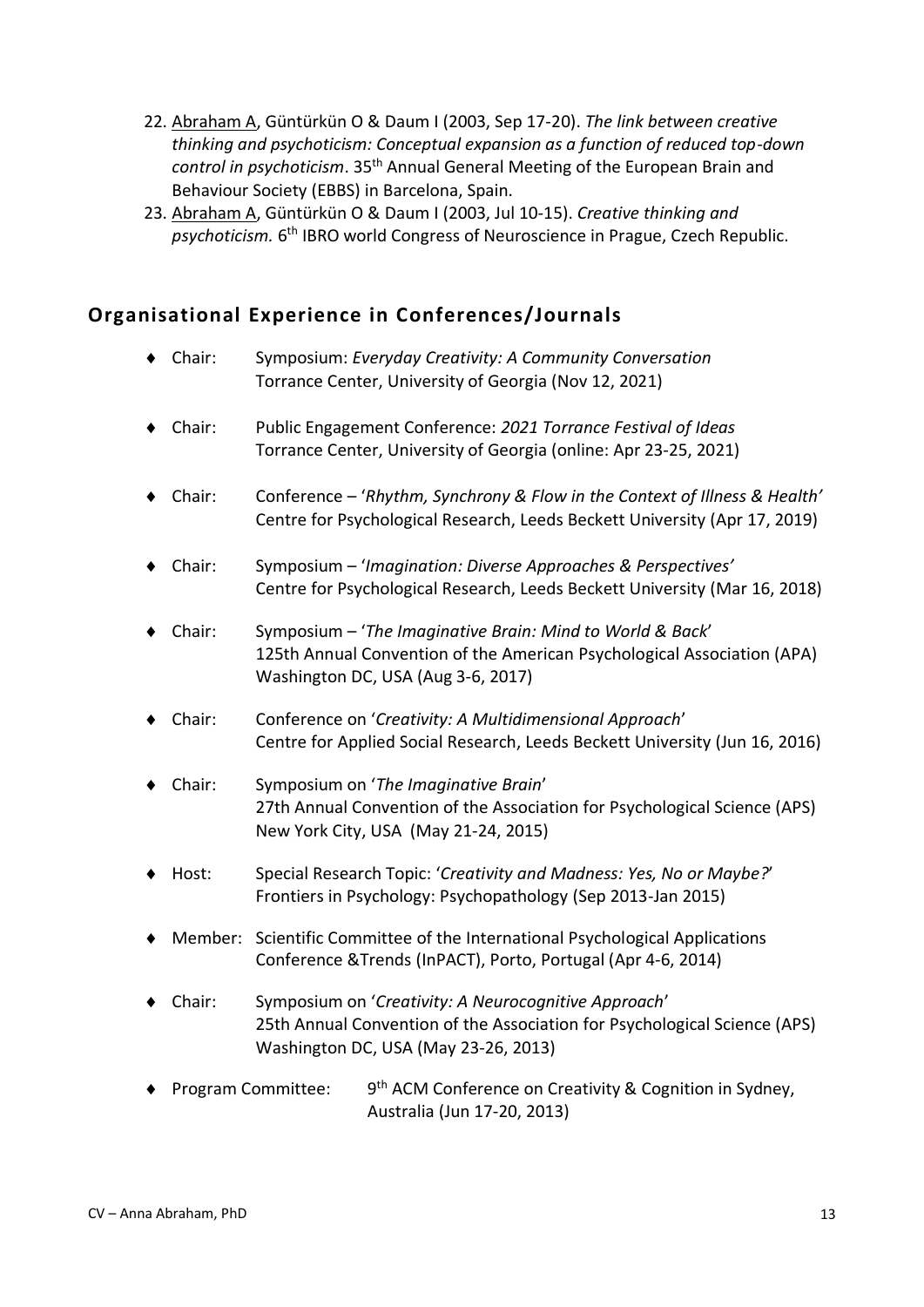◆ Program Committee: 8<sup>th</sup> ACM Conference on Creativity & Cognition in Atlanta, USA (Nov 3-6, 2011)

## **Consulting Activities**

- 2021-2022 (Nov-Apr). *Reimagining a Smarter Planet: Fostering creativity in education and learning (incl. piloting the Mobilize! Platform)* Salzburg Global Seminar, Austria.
- 2021 (Jun). *The Benefits of Engaging Your Creative Drive* Care/Of workshop with Procter & Gamble, Canada.
- 2020 (Oct). *A Snapshot on Creativity.* The Merage Foundation & The Consolidated Investment Group (CIG), Colorado, USA.
- 2020 (Jun-Aug). *Oxford Beliefs and Imagination Workshop* Sponsored by the John Templeton Foundation.
- 2020 (Aug). Technical Review '*Develop Your Creativity for Problem-Solving*' course. OpenClassrooms, Paris, France.

## **Participant in Sessions/Workshops**

- ◆ 2021 (Jul). *Art and Affect in the Predictive Mind*. British Society of Aesthetics. [online]
- 2021 (Jun). *Advanced Methods Institute*. Ohio State University, USA. [online]
- 2021 (Mar). *Faculty Women of Color in the Academy National Conference*. Virginia Tech. [online]
- 2019 (Jan). *Philosophy of Film Without Theory Conference*. Department of Philosophy, University of York, England, UK.
- 2018 (Jun). *Tintin Conference*. Leeds Arts Research Centre, Leeds Beckett University, England, UK.
- 2017 (Dec). *White Rose Aesthetics Forum - York workshop*. Department of Philosophy, University of York, England, UK.
- 2017 (Apr). *Art and the Limits of Perception*. Department of Philosophy, University of York, England, UK.
- 2017 (Apr). *British Sociological Association, Digital Sociology Group: Doing Social Media Analysis with Free Tools*. Leeds Beckett University, England, UK.
- 2017 (Jan). *Events in Memory workshop: A Cross Disciplinary Scientific Workshop*. Experimental Psychological Society and University of York, England, UK.
- 2015 (Feb). Salzburg 547 session on *The Neuroscience of Art: What are the Sources of Creativity and Innovation?* Salzburg Global Seminar, Austria.
- 2007 (Jun). *Other Minds - Perspektiven, Einblicke, Fragen*. Summer Workshop at the University of Magdeburg, Germany.
- 2007 (Mar). *Social Cognition, Emotion, and Self-Consciousness*, Workshop at the Hanse-Wissenschaftskolleg, Delmenhorst, Germany.
- 2005 (Sep-Oct). *Autumn School in Cognitive Neuroscience*, University of Oxford, UK.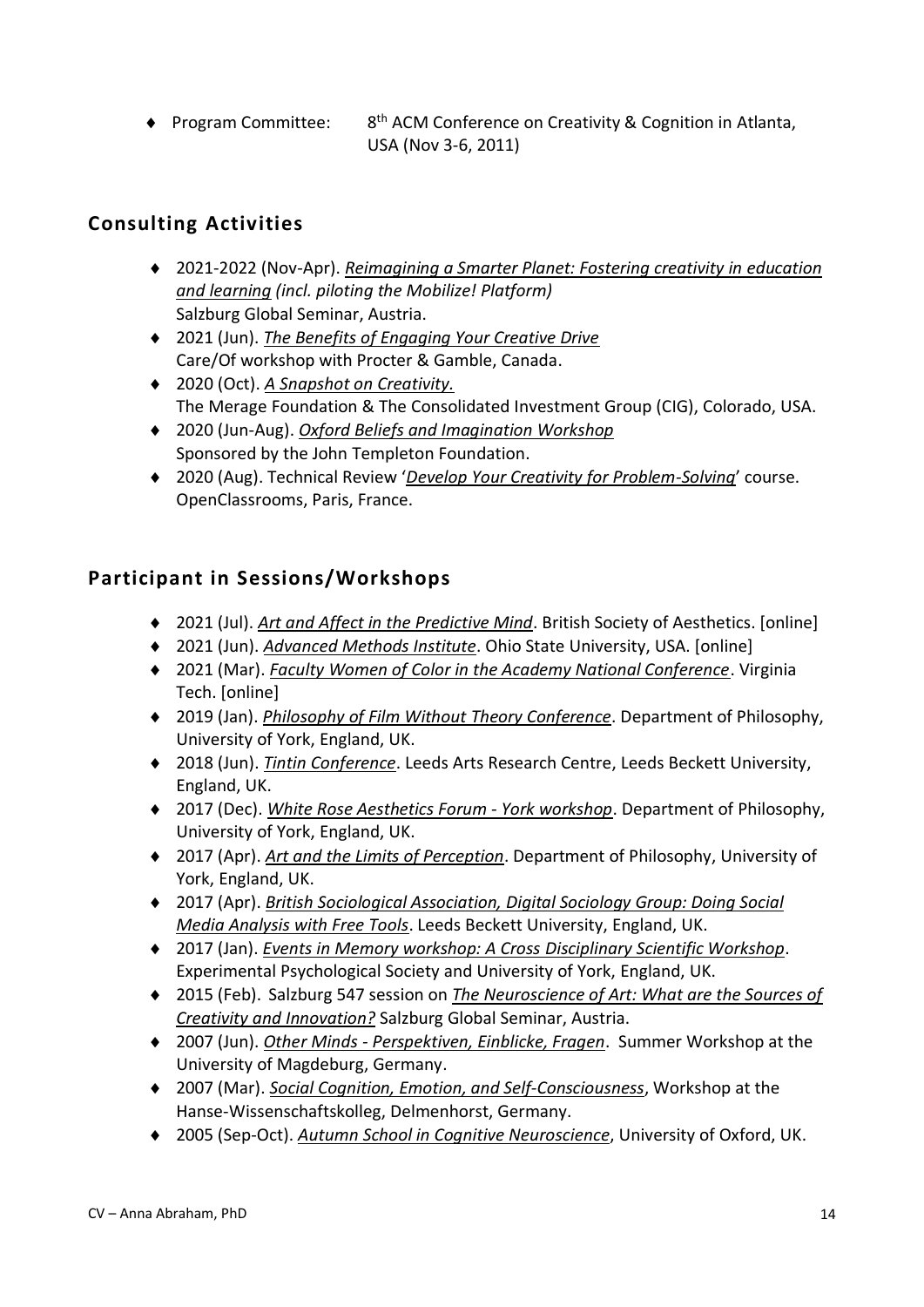## **Editorial Roles (Journals, Books)**

- Editor, *Cambridge Elements Series in Creativity and Imagination*, Cambridge University Press (Jan 2021 – present)
- Review Editor, *Creativity Research Journal* (Jul 2020 present)
- Editorial Board, *Philosophies* (Jul 2020 Dec 2020)
- Editorial Board, *Journal of Cognitive Psychology* (Dec 2017 present)
- Editorial Board, *Review of General Psychology* (Dec 2016 present)
- Associate Editor, *Frontiers in Psychology: Psychopathology* (Nov 2014 present)
- Guest Associate Editor, *Frontiers in Psychology* (Sep 2013 Nov 2014)
- Associate Editor, Open Access Books Psychology, Versita Press (Sep 2012 Aug 2013)

#### **Ad Hoc Reviewer (Journals, Publishers, Grant Funding Organizations)**

- American Journal of Psychology
- ◆ Behavioural Brain Research
- ◆ Biological Psychology
- ◆ Brain & Cognition
- ◆ Brain Research
- ◆ Brain Research Bulletin
- ◆ Brain Structure and Function
- ◆ British Journal of Psychology
- ◆ Cerebral Cortex
- ◆ Cognition
- ◆ Cognitive, Affective & Behavioral Neuroscience
- ◆ Cognitive Neuropsychiatry
- ◆ Cognitive Neuroscience
- ◆ Consciousness & Cognition
- ◆ Creativity Research Journal
- Current Directions in Psychological Science
- ◆ Current Opinion in Behavioral Sciences
- ◆ Educational Psychology Review
- ◆ Emotion
- ◆ Frontiers in Behavioral Neuroscience
- ◆ Frontiers in Human Neuroscience
- ◆ Frontiers in Psychology
- $\blacklozenge$  Hippocampus
- ◆ Human Brain Mapping
- ◆ International Journal of Play
- International Journal of Psychophysiology
- ◆ Journal of Applied Social Psychology
- Journal of Cognitive Neuroscience
- Journal of Consciousness Studies
- Journal of Creative Behavior
- Journal of Experimental Psychology: Learning, Memory, and Cognition
- Journal of Nervous & Mental Disease
- ◆ Journal of Psychiatric Research
- ◆ Journal of Research in Personality
- ◆ Memory & Cognition
- ◆ MIT Press
- Music & Medicine
- Nature Human Behavior
- Neuroimage
- Neuropsychology
- ◆ Neuroscience
- Neuroscience & Biobehavioral Reviews
- ◆ Neuroscience Letters
- ◆ Peer J
- ◆ Perspectives on Psychological Science
- Philosophical Psychology
- ◆ PLoS ONE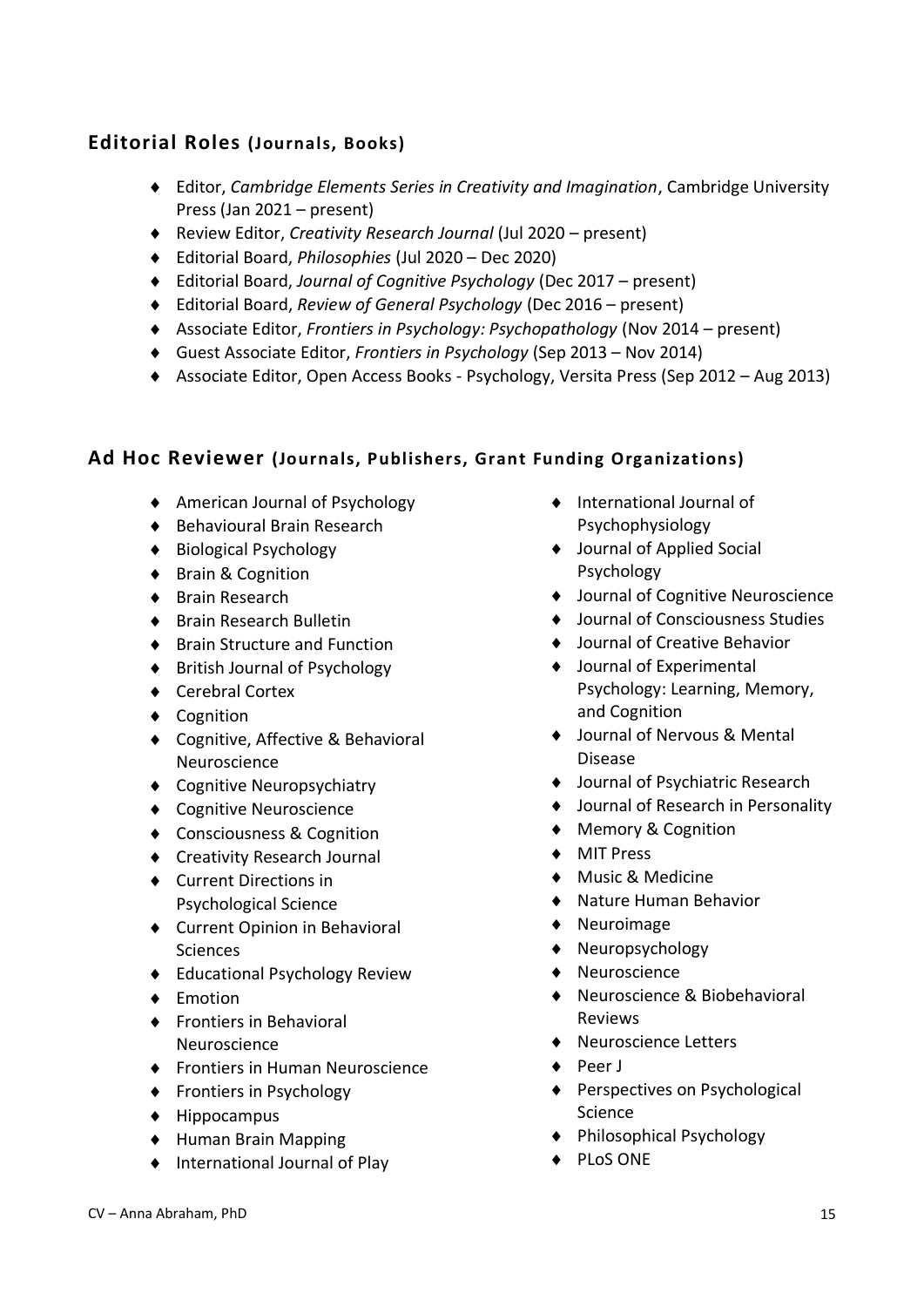- ◆ Psychiatry Research: Neuroimaging
- Psychological Bulletin
- ◆ Psychology of Aesthetics, Creativity, and the Arts
- ◆ Psychonomic Bulletin & Review
- Quarterly Journal of Experimental Psychology
- ◆ Review of General Psychology
- Austrian Science Fund (FWF)
- ◆ Dutch Research Council (NWO)
- ◆ French National Research Agency (ANR)
- ◆ Israel Science Foundation (ISF)
- ◆ Leverhulme Trust
- National Science Foundation (NSF)
- ◆ Social, Cognitive & Affective Neuroscience
- ◆ Scandinavian Journal of Psychology
- ◆ Synthese
- Thinking & Reasoning
- ◆ Social Sciences and Humanities Research Council of Canada (SSHRC)
- United States Israel Binational Science Foundation (BSF)

## **Teaching & Supervision**

### *Course Leader and Instructor: University of Georgia, USA*

- 2021-2022, Summer semester (Maymester): *The Creative Brain* Graduate level course (EPSY 8620E) (3 credit course)
- 2020-2021, Spring semester (16 weeks): *The Creative Brain* Graduate level course (EPSY 8620) (3 credit course)

### *Advisory Committee Member: University of Georgia, USA*

- 2021-present, Doctoral student: Lauren Elysse Garber Rowe Project: *Examining the effect of a school-based creativity program on divergent thinking and academic achievement in middle school students* College of Education & Human Development, Georgia State University
- ◆ 2021-present, Doctoral student: Alisa Scherbakova Project: *Sources of creative self-efficacy* University of Georgia, Mary Frances Early College of Education

### *Module Leader and Lecturer: Leeds Beckett University, UK*

- 2019-2020, semester 2 (12 weeks): *Creativity, Consciousness & Imagination* Elective module for 3rd year BSc Psychology students *(2 hrs/week)*
- 2018-2019, semester 2 (12 weeks): *Creativity, Consciousness & Imagination* Elective module for 3rd year BSc Psychology students *(2 hrs/week)*
- 2017-2018, semester 1 (12 weeks): *Cognitive Psychology & Neuropsychology*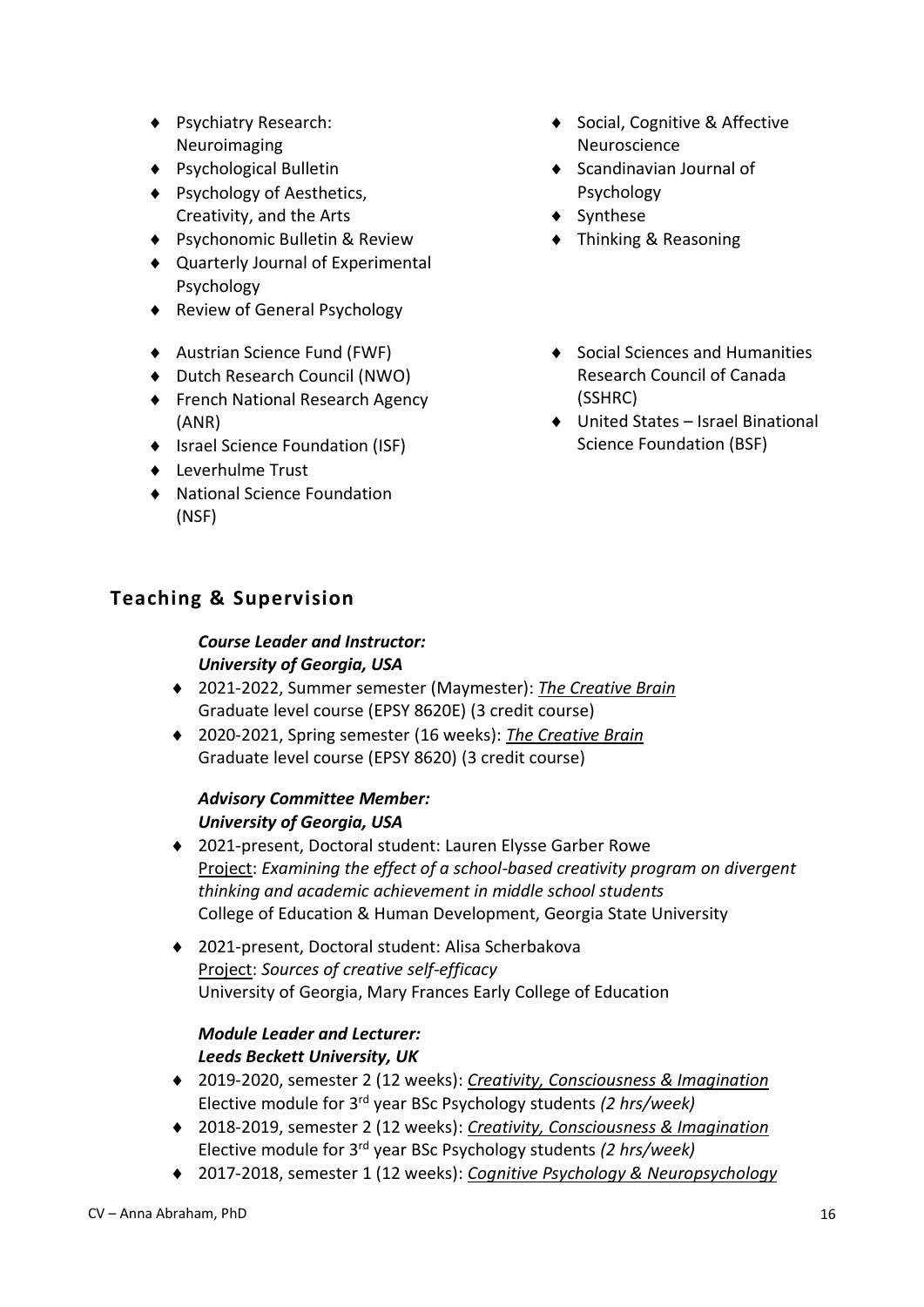Core module for 3rd year BSc Psychology students *(2 hrs/week)*

- 2016-2017, semester 1 (12 weeks): *Memory, Creativity & Imagination* Elective module for 2nd year BSc Psychology students *(2 hrs/week)*
- 2016-2017, semester 1 (12 weeks): *Cognitive Psychology & Neuropsychology* Core module for 3rd year BSc Psychology students *(2 hrs/week)*
- 2015-2016, semester 1 (12 weeks): *Cognitive Psychology & Neuropsychology* Core module for 3 rd year BSc Psychology students *(2 hrs/week)*
- 2014-2015, semester 1 (12 weeks): *Cognitive Psychology & Neuropsychology* Core module for 3 rd year BSc Psychology students *(2 hrs/week)*

### *Lab Seminar Instructor: Leeds Beckett University, UK*

- 2019-2020, semester 2 (2 weeks): *Creativity, Consciousness & Imagination* Elective module for 3rd year BSc Psychology students *(3 hrs/week)*
- 2018-2019, semester 2 (2 weeks): *Creativity, Consciousness & Imagination* Elective module for 3rd year BSc Psychology students *(3 hrs/week)*
- 2016-2017, semester 1 (4 weeks): *Memory, Creativity & Imagination* Elective module for 2nd year BSc Psychology students *(2 hrs/week)*
- 2015-2016, semester 1 (6 weeks): *Cognitive Psychology & Neuropsychology* Core module for 3 rd year BSc Psychology students *(2 hrs/week)*
- 2014-2015, semester 1 (6 weeks): *Cognitive Psychology & Neuropsychology* Core module for 3 rd year BSc Psychology students *(2 hrs/week)*

## *Module Leader and Lecturer: Faculty of Medicine, Kuwait University, Kuwait*

 2013-2014, Rotation 3 (4 weeks): *Neuroscience of Creativity, Memory & Imagination*

Elective course for Phase II (4th year) Medical students *(8 hrs/week)*

- 2013-2014, Rotation 2 (4 weeks): *Neurobiology of Social Behavior* Elective course for Phase III (5th year) Medical students *(8 hrs/week)*
- 2012-2013, Rotation 3 (4 weeks): *Neuroscience of Creativity, Memory & Imagination*

Elective course for Phase II (4th year) Medical students *(8 hrs/week)*

### *Lecturer:*

### *Faculty of Medicine, Kuwait University, Kuwait*

- 2013-2014, Rotation 2 (8 weeks): *Introduction to Psychology* Mandatory course for Phase II (2nd year) Medical students *(8 hrs/week)*
- 2013-2014, Semester 2 (12 weeks): *Psychology of Medical Care* Mandatory course for Allied Health Sciences undergraduates *(4 hrs/week)*
- 2012-2013, Rotation 2 (8 weeks): *Introduction to Psychology* Mandatory course for Phase II (2nd year) Medical students *(8 hrs/week)*
- 2012-2013, Semester 2 (12 weeks): *Psychology of Medical Care* Mandatory course for Allied Health Sciences undergraduates *(4 hrs/week)*

### *Module Leader and Lecturer: American University of the Middle East, Kuwait*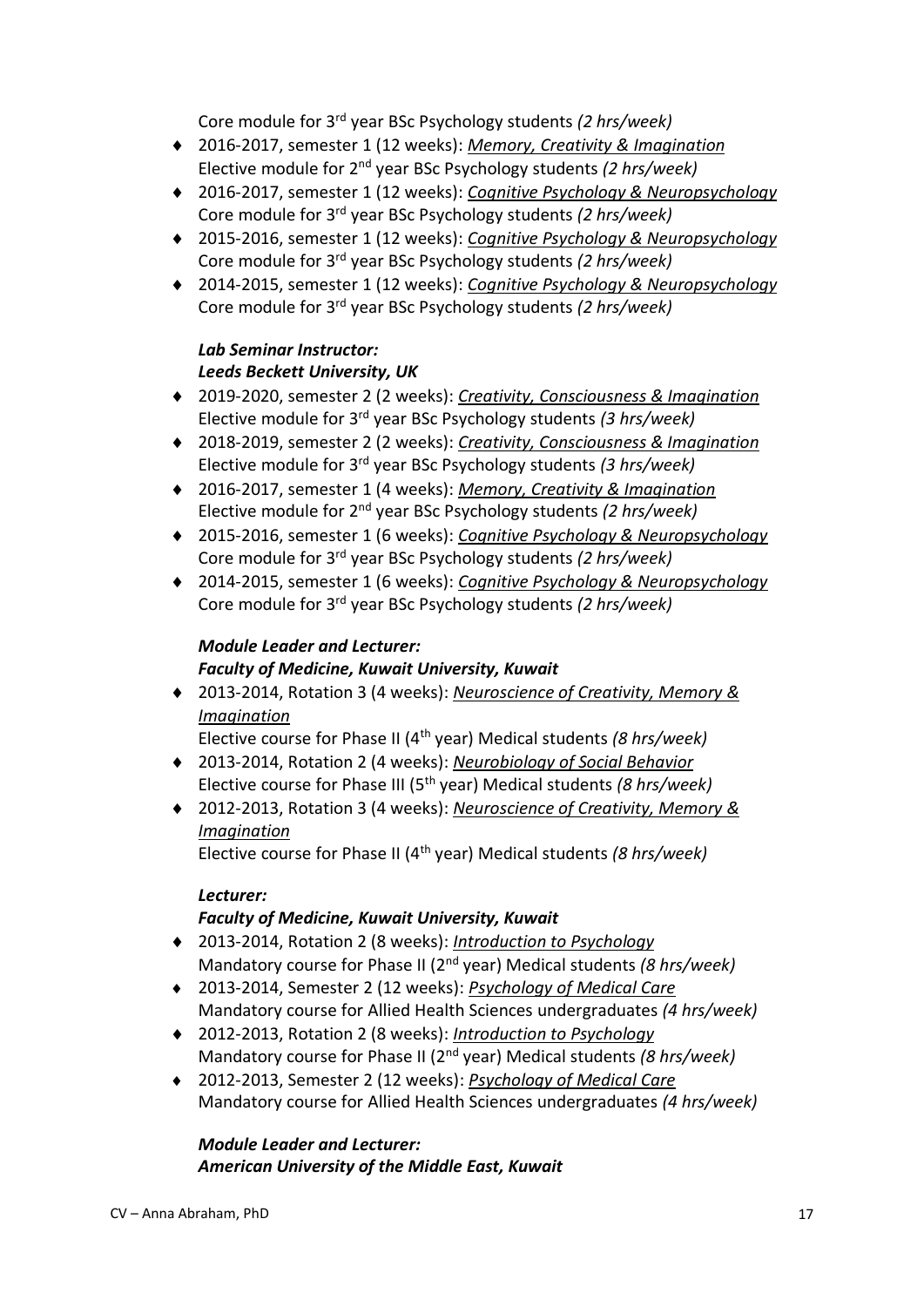- 2012 Spring Semester (Feb-May: 16 weeks): *Introduction to Psychology* Core module for male engineering undergraduates *(3 hours/week)*
- 2012 Spring Semester (Feb-May: 16 weeks): *Introduction to Psychology* Core module for female engineering undergraduates *(3 hours/week)*
- 2012 Spring Semester (Feb-May: 16 weeks): *Introduction to Psychology* Core module for male business undergraduates *(3 hours/week)*
- 2012 Spring Semester (Feb-May: 16 weeks): *Introduction to Psychology* Core module for female business undergraduates *(3 hours/week)*
- 2012 Spring Semester (Feb-May: 16 weeks): *Introduction to Psychology* Core module for male business diploma students *(3 hours/week)*
- 2012 Spring Semester (Feb-May: 16 weeks): *Introduction to Psychology* Core module for female business diploma students *(3 hours/week)*
- 2011-2012 Fall Semester (Sep-Jan: 16 weeks): *Introduction to Psychology* Core module for male engineering undergraduates *(3 hours/week)*
- 2011-2012 Fall Semester (Sep-Jan:16 weeks): *Introduction to Psychology* Core module for female engineering undergraduates *(3 hours/week)*
- 2011-2012 Fall Semester (Sep-Jan:16 weeks): *Introduction to Psychology* Core module for male business undergraduates *(3 hours/week)*
- 2011-2012 Fall Semester (Sep-Jan:16 weeks): *Introduction to Psychology* Core module for female business undergraduates *(3 hours/week)*
- 2011-2012 Fall Semester (Sep-Jan:16 weeks): *Introduction to Psychology* Core module for male business diploma students *(3 hours/week)*
- 2011-2012 Fall Semester (Sep-Jan:16 weeks): *Introduction to Psychology* Core module for female business diploma students *(3 hours/week)*
- 2011 Summer Semester (Jun-Jul: 6 weeks): *Introduction to Psychology* Core module for female engineering undergraduates *(7.5 hours/week)*
- 2011 Summer Semester (Jun-Jul: 6 weeks): *Introduction to Psychology* Core module for female business undergraduates *(7.5 hours/week)*
- 2011 Summer Semester (Jun-Jul: 6 weeks): *Introduction to Psychology* Core module for male engineering & business undergraduates *(7.5 hours/week)*

## *Module Leader and Lecturer: Justus Liebig University of Giessen, Germany*

 2010-2011 Winter Semester (Oct-Feb: 15 weeks): *Neurobiology of Clinical Disorders*

Weekly elective course for psychology postgraduates *(2 hours/week)*

- 2009 Summer Semester (Apr-Jun: 15 weeks): *Neuropsychology of Clinical Disorders*
	- Weekly elective course for psychology postgraduates *(2 hours/week)*
- 2008-2009 Winter Semester (Oct-Feb: 15 weeks): *Neurobiology of Social Cognition*

Weekly elective course for psychology postgraduates *(2 hours/week)*

 2008-2009 Winter Semester (Oct-Feb: 15 weeks): *Neuropsychology of Executive Functions* Weekly elective course for psychology postgraduates *(2 hours/week)*

## *Supervisor:*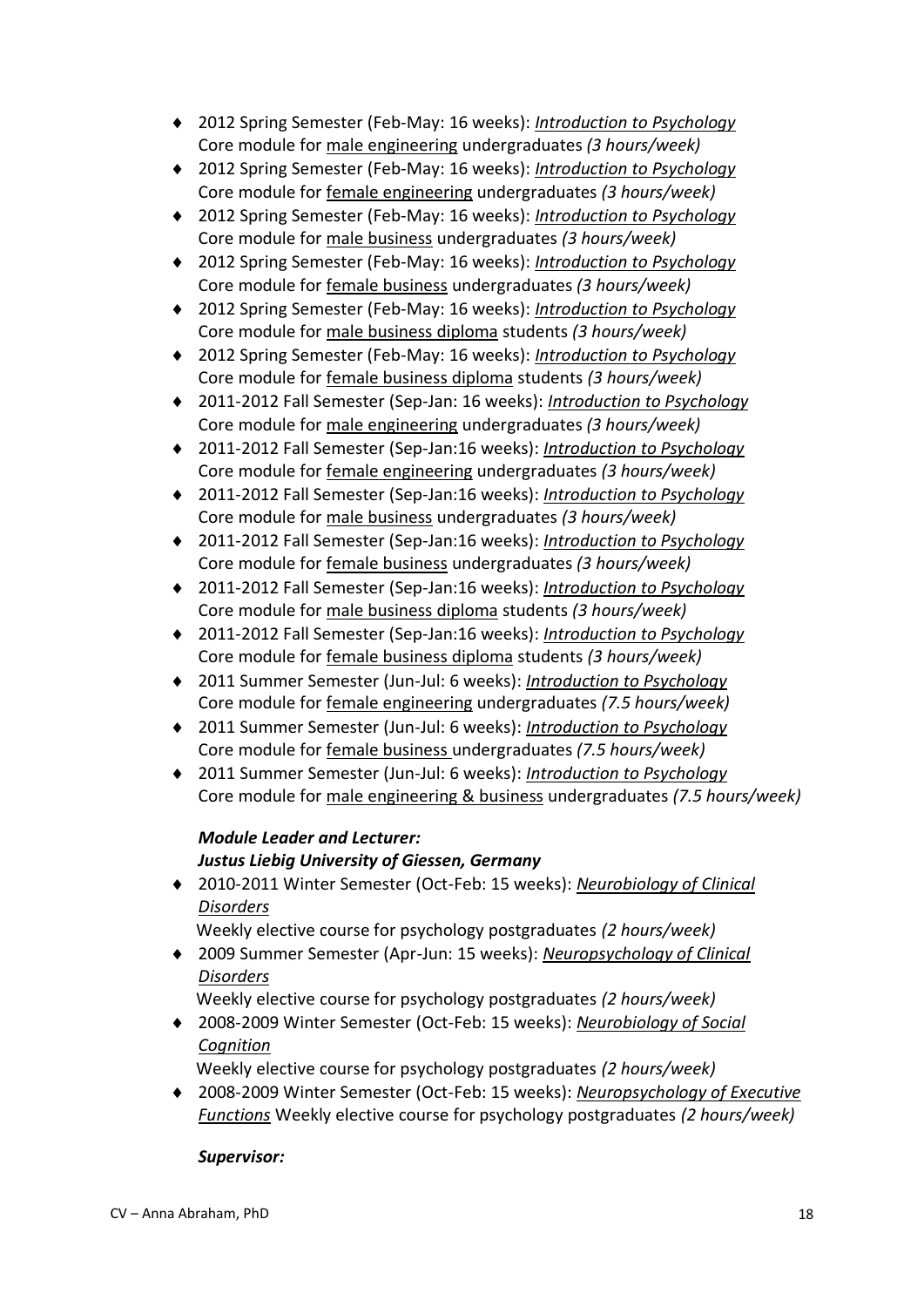#### *Group research projects, Phase III (5th year) medical students (10 hr/week) Community Medicine & Behavioural Sciences (CMBS) Rotation, Faculty of Medicine, Kuwait University*

- 2013-2014, Rotation 3 (7 weeks): *CMBS Research Project* Topic: *The influence of socio-demographic factors and perceived stress on life satisfaction among Kuwait University students*
- 2013-2014, Rotation 1 (7 weeks): *CMBS Research Project* Topic: *Knowledge and beliefs about consanguinity among students in Kuwait University*
- 2012-2013, Rotation 2 (7 weeks): *CMBS Research Project* Topic: *Knowledge, experience and attitudes towards bariatric surgery within the general population in Kuwait*
- 2012-2013, Rotation 1 (7 weeks): *CMBS Research Project* Topic: *The influence of socio-demographic factors on perceived stress and coping strategies in Kuwait university students*

#### *Tutor:*

### *Communication Skills module (2 hr/rotation) Faculty of Medicine, Kuwait University*

- $\bullet$  2013-2014, Rotation 2, Phase III (5<sup>th</sup> year) medical students
- $\bullet$  2013-2014, Rotation 2, Phase II (4<sup>th</sup> year) medical students
- $\bullet$  2012-2013, Rotation 2, Phase III (5<sup>th</sup> year) medical students
- ◆ 2012-2013, Rotation 2, Phase II (4<sup>th</sup> year) medical students

#### *Instructor:*

### *University of Leipzig, Germany*

 2007 Summer Semester (Apr-Jun: 15 weeks): *Experimental Methods in Psychology*

Weekly mandatory course for psychology undergraduates *(1 hr/week)* 

### *Supervisor to PhD Students:*

- Ahmed, Halima (2021, PhD in Psychology, Leeds Beckett University, UK) Topic: Aging in relation to creativity, memory and metacognition (*Secondary Supervisor)*
- Asquith, Sarah (2021, PhD in Psychology, Leeds Beckett University, UK) Topic: Creativity and wellbeing in adolescents and young adults *(Primary Supervisor)*
- Kröger, Sören (2015, PhD in Psychology, University of Giessen, Germany) Topic: The brain correlates of creative conceptual expansion *(Primary Supervisor)*
- Rutter, Barbara (2014, PhD in Psychology, University of Giessen, Germany) Topic: The neural correlates of creative thinking via metaphor processing *(Primary Supervisor)*

### *Supervisor to Master of Science (MSc) degree students:*

- Tomkinson, Gretchen (2015, MSc in Psychology, Leeds Beckett University, UK) Topic: Dissonance tolerance and its impact on cross-modal aesthetics
- Fung, Oscar (2015, MSc in Psychology, Leeds Beckett University, UK) Topic: Factors influencing intervention likelihood when witnessing abusive behaviour
- Pieritz, Karoline (2011, MSc in Psychology, University of Giessen, Germany) Topic: An fMRI study of divergent thinking
- Thybusch, Kristin (2011, MSc in Psychology, University of Giessen, Germany) Topic: An fMRI study on gender differences in divergent thinking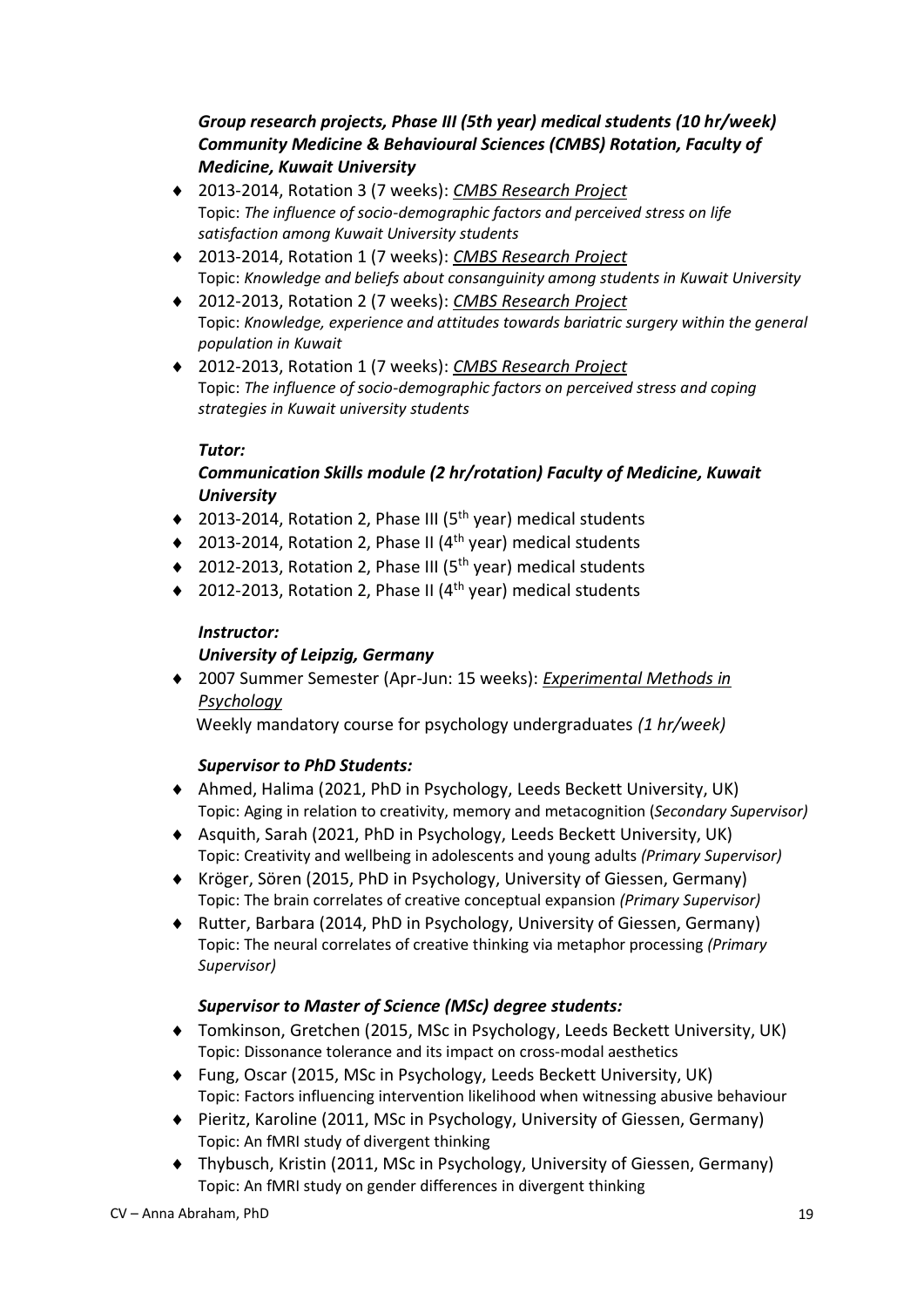- Neumann, Elena (2011, MSc in Psychology, University of Giessen, Germany) Topic: Social anxiety and probabilistic learning
- Beudt, Susan (2010, MSc in Psychology, University of Leipzig, Germany) Topic: A neuropsychological study of creativity with frontal & temporal lobe patients
- Weimann, Helene (2010, MSc in Psychology, University of Giessen, Germany) Topic: Theory of mind and cognitive biases associated with social anxiety
- ◆ Koch, Lena (2010, MSc in Psychology, University of Giessen, Germany) Topic: Specific misattribution memory biases associated with social anxiety
- ◆ Kaufmann, Carolin (2009, MSc in Psychology, University of Giessen, Germany) Topic: Self referential thinking and health anxiety: An fMRI study
- ◆ Redlich, Ronny (2009, MSc in Psychology, University of Giessen, Germany) Topic: Self referential thinking and social anxiety: An fMRI study
- ◆ Karimi, Zohra (2005, MSc in Psychology, Ruhr University Bochum, Germany) Topic: Insight problem solving and schizotypy

#### *Supervisor to Bachelor of Science (BSc) degree students:*

- Roberts, Joseph (2021, BSc in Psychology, Leeds Beckett University, UK) Topic: Alternate uses task & Openness: Comparing multiple scoring protocols
- Nespral, Clara (2018, BSc in Psychology, University of Dresden, Germany) Topic: Cross-modal aesthetics: A cross-nation comparison
- Middleton, Jack (2016, BSc in Psychology, Leeds Beckett University, UK) Topic: Mind-wandering and creativity
- Timbey, Charlotte (2016, BSc in Psychology, Leeds Beckett University, UK) Topic: Future thinking and creativity
- ◆ Robinson, Hollie (2016, BSc in Psychology, Leeds Beckett University, UK) Topic: Short term memory and creativity
- Sanmoogan, Timothy (2016, BSc in Psychology, Leeds Beckett University, UK) Topic: Inhibitory control and creative cognition
- Smith, Ben (2016, BSc in Psychology, Leeds Beckett University, UK) Topic: Working memory and creative cognition
- ◆ Preiß, Christiane (2011, BSc in Psychology, University of Giessen, Germany) Topic: Influence of positive mood on the alternate uses task vs. problem solving tasks
- ◆ Pappa, Lydia (2011, BSc in Psychology, University of Giessen, Germany) Topic: Influence of negative mood on the alternate uses task vs. problem solving tasks
- Spicker, Rebecca (2010, BSc in Psychology, University of Giessen, Germany) Topic: The influence of negative mood on creative and analytical thinking
- Immerheiser, Tabea (2010, BSc in Psychology, University of Giessen, Germany) Topic: The influence of positive mood on creative and analytical thinking

#### *External Examiner for Graduate Programs:*

- Doctoral Program External Examiner (Macquarie University, Australia) [2021] PhD Dissertation - 1; Viva - 0
- Doctoral Program External Examiner (University of Surrey, England UK) [2020] Dissertation - 1; Viva - 1
- Master's Program External Examiner (University of Central Lancashire, UK) [2020] Dissertation - 2; Viva - 1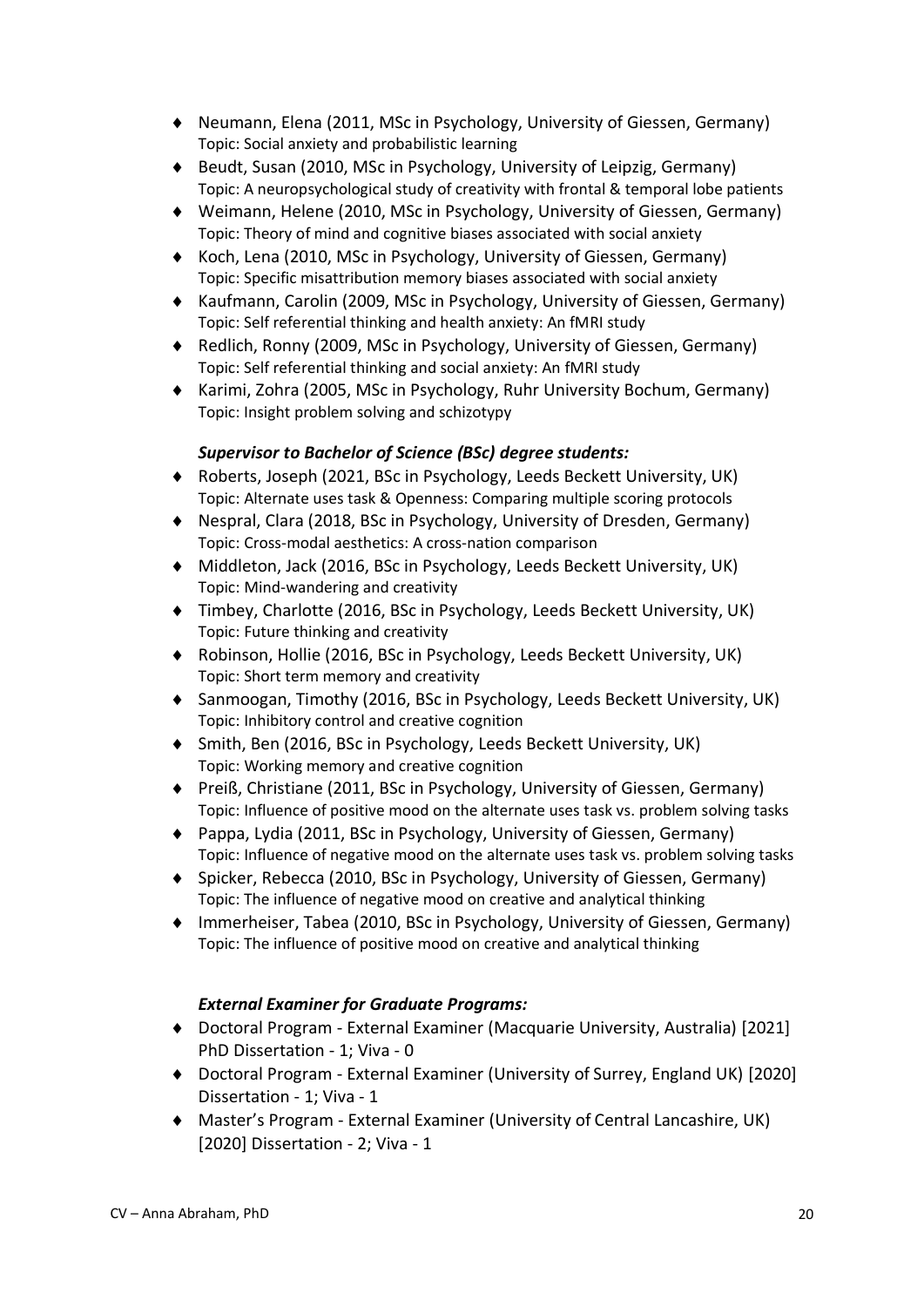## **University Administrative Posts**

#### **University of Georgia**

- Coordinator: Interdisciplinary Certificate for Creativity and Innovation (ICCI; graduate certificate program) [2020 - present]
- Chair: Gifted and Creative Education (GCE) Faculty Search Committee, MFECOE Department of Educational Psychology [2020 – present]
- Member: Ethics, Data, and AI Faculty Search Committee, Franklin College of Arts and Sciences, Department of Theatre and Film Studies [2020 – present]
- Member: Research, Innovation & Entrepreneurship (RIE) Advisory Committee, Mary Frances Early College of Education [2021 - present]
- Member: MFECOE Fall Meeting Planning Committee [Fall 2021]
- Member: MFECOE GSRA (Graduate School Research Assistantships) Selection Committee [Spring 2021]
- ◆ Member: International Research Collaborations Working Group [2020 2021]
- Member: Gifted & Creative Education Program, Department of Educational Psychology, Mary Frances Early College of Education [2020-present]
- Affiliate Member: School Psychology Program, Department of Educational Psychology, Mary Frances Early College of Education [2021-present]
- Affiliate Member: Applied Cognition and Development Program, Department of Educational Psychology, Mary Frances Early College of Education [2021-present]
- Affiliate: Owens Institute for Behavioral Research (OIBR) [2020 present]
- ◆ Program Faculty Member: Neuroscience Program [2021 present]

#### **Leeds Beckett University**

- ◆ Director: Centre for Psychological Research (PsyCen) [2017-2020]
- ◆ Director: Centre for Applied Social Research (CeASR) [2016-2017]
- ◆ Programme Lead: CeASR Cognition & Behaviour Programme [2015-2017]
- Reviewer: Performance Development Review (PDR) of Senior Lecturers [2015- 2020]
- PhD Internal Examiner (Leeds Beckett University, UK): Dissertations 3; Viva Voce – 2 [2015-2019]
- Member: School of Social Sciences Academic Committee [2016-2020]
- Member: Faculty Research and Enterprise Team [2015-2016]
- ◆ Member: School Leadership Team [2014-2016]
- Member: Unit 4 REF (Research Excellence Framework) Review Team [2015-2020]
- Member: Race Equality and Diversity Forum [2015-2020]
- Member: Psychology Management Team [2014-2020]
- Member: Psychology Research Committee [2014-2020]
- Member: Psychology Teaching, Learning and Action Committee [2014-2020]